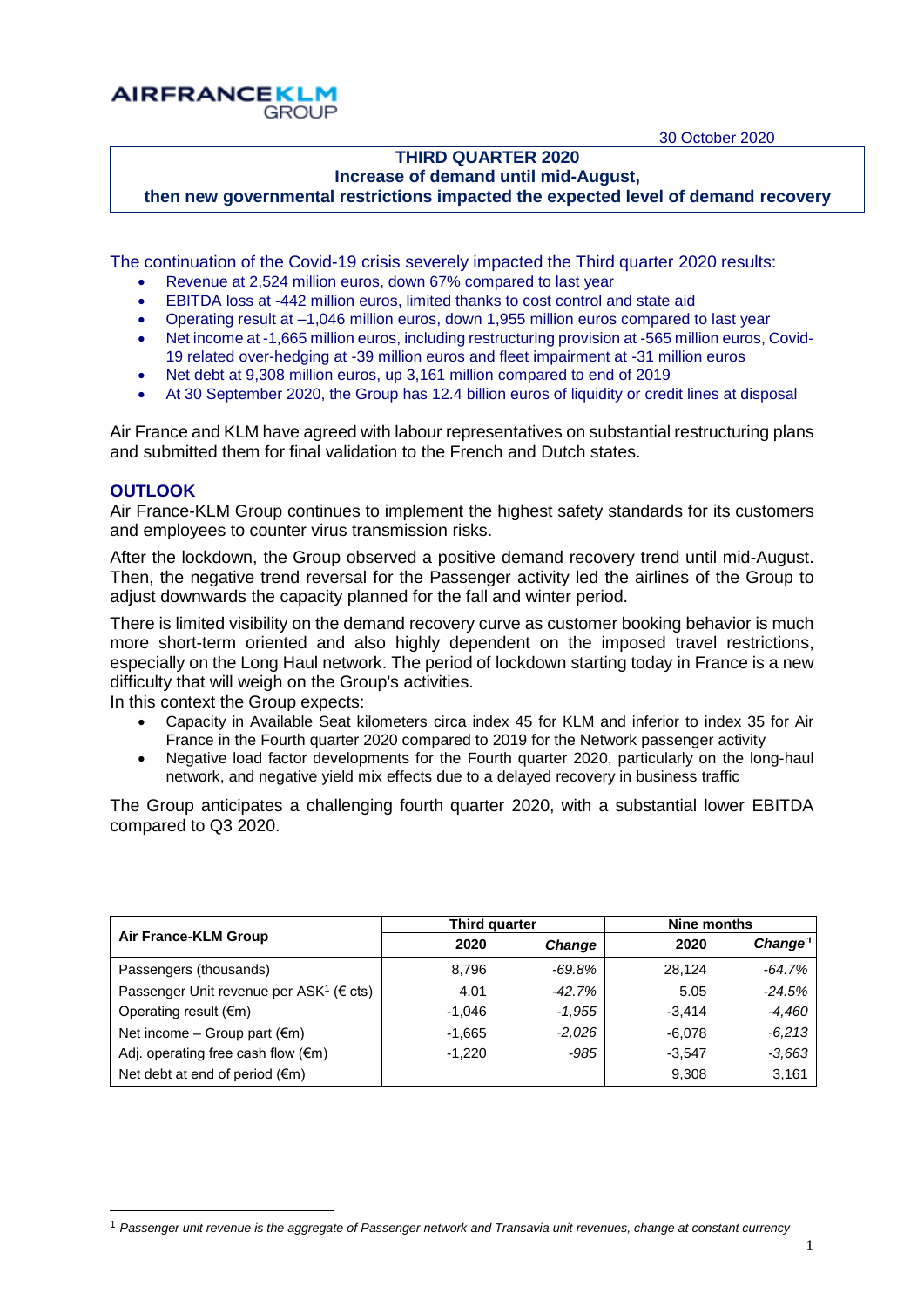The Board of Directors of Air France-KLM, chaired by Anne-Marie Couderc, met on 29 October 2020 to approve the financial statements for the nine months 2020. Group CEO Mr. Benjamin Smith said: *"After a promising recovery during the summer, the gradual closure of international borders in the second half of August and the resurgence of the pandemic strongly impacted our results in the Third Quarter, with the Group reporting an operating loss of 1.0 billion euros. We have accelerated the implementation of cost reduction and cash preservation measures. We are also working closely with our partners on various means, such as rapid detection tests, that would allow traffic within the best sanitary conditions for our customers and employees.* 

*Beyond these immediate necessary measures, we are engaged in a more profound transformation of our Group, with the objective of exiting this crisis in a stronger position, ready to address the future challenges of our industry. Air transport will continue to connect people and cultures, but we foresee changes in customers' expectations that we anticipate too.*

*We expect a challenging Fourth quarter 2020, with current forward booking sharply down compared to last year."*

# **Business review**

#### **Network: With active management of capacity to meet the increasing demand, the Group was able to ramp up capacity with incremental cash positive flights**

|                                   | <b>Third quarter</b> |               |                                       | Nine months |               |                                       |  |
|-----------------------------------|----------------------|---------------|---------------------------------------|-------------|---------------|---------------------------------------|--|
| <b>Network</b>                    | 2020                 | <b>Change</b> | <b>Change</b><br>constant<br>currency | 2020        | <b>Change</b> | <b>Change</b><br>constant<br>currency |  |
| Total revenues (€m)               | 2.004                | -68.6%        | -68.3%                                | 7.220       | -58.8%        | -58.8%                                |  |
| Scheduled revenues $(\epsilon m)$ | 1.856                | $-69.8%$      | $-69.4\%$                             | 6.753       | $-59.7%$      | $-59.7%$                              |  |
| Operating result $(\epsilon m)$   | -990                 | -1.649        | $-1.631$                              | $-2.842$    | $-3.555$      | $-3,564$                              |  |

Third quarter 2020 revenues decreased by 68.3% at constant currency to 2,004 million euros. The operating result amounted to -990 million euros, a -1,631 million euros decrease at constant currency compared to last year. Measures were strengthened to preserve cash, including reduction of investments, cost savings measures, deferral of supplier payments and partial activity for employees.

#### **Passenger network: Long-haul suffering from travel restrictions, ability to capture traffic when border controls are less restrictive**

|                                   | Third quarter |               |                                       | Nine months |               |                                       |  |
|-----------------------------------|---------------|---------------|---------------------------------------|-------------|---------------|---------------------------------------|--|
| Passenger network                 | 2020          | <b>Change</b> | <b>Change</b><br>constant<br>currency | 2020        | <b>Change</b> | <b>Change</b><br>constant<br>currency |  |
| Passengers (thousands)            | 6.782         | $-71.3%$      |                                       | 23,671      | $-64.3%$      |                                       |  |
| Capacity (ASK m)                  | 32.100        | $-59.6%$      |                                       | 103,268     | $-54.1\%$     |                                       |  |
| Traffic (RPK m)                   | 13.752        | -80.7%        |                                       | 66,861      | $-66.3%$      |                                       |  |
| Load factor                       | 42.8%         | $-46.9$ pt    |                                       | 64.7%       | $-23.5$ pt    |                                       |  |
| Total passenger revenues (€m)     | 1.329         | $-77.4%$      | $-77.1%$                              | 5.512       | $-65.4\%$     | -65.4%                                |  |
| Scheduled passenger revenues (€m) | 1.265         | -77.9%        | $-77.6%$                              | 5.271       | $-65.7\%$     | $-65.7\%$                             |  |
| Unit revenue per ASK (€ cts)      | 3.94          | $-45.2%$      | $-44.5%$                              | 5.10        | $-25.4%$      | $-25.3%$                              |  |

The passenger network activity was, as anticipated strongly reduced, at around 40% of last year's levels. The tightening of travel restrictions, border closures and absence of corporate travel delayed the expected traffic recovery. July and August were relatively strong in term of traffic compared to a disappointing September affected by restrictive travel measures.

For the third quarter, the unit revenues were down at -44.5% at constant currency compared to last year primarily due to load factors decline on Long Haul operations.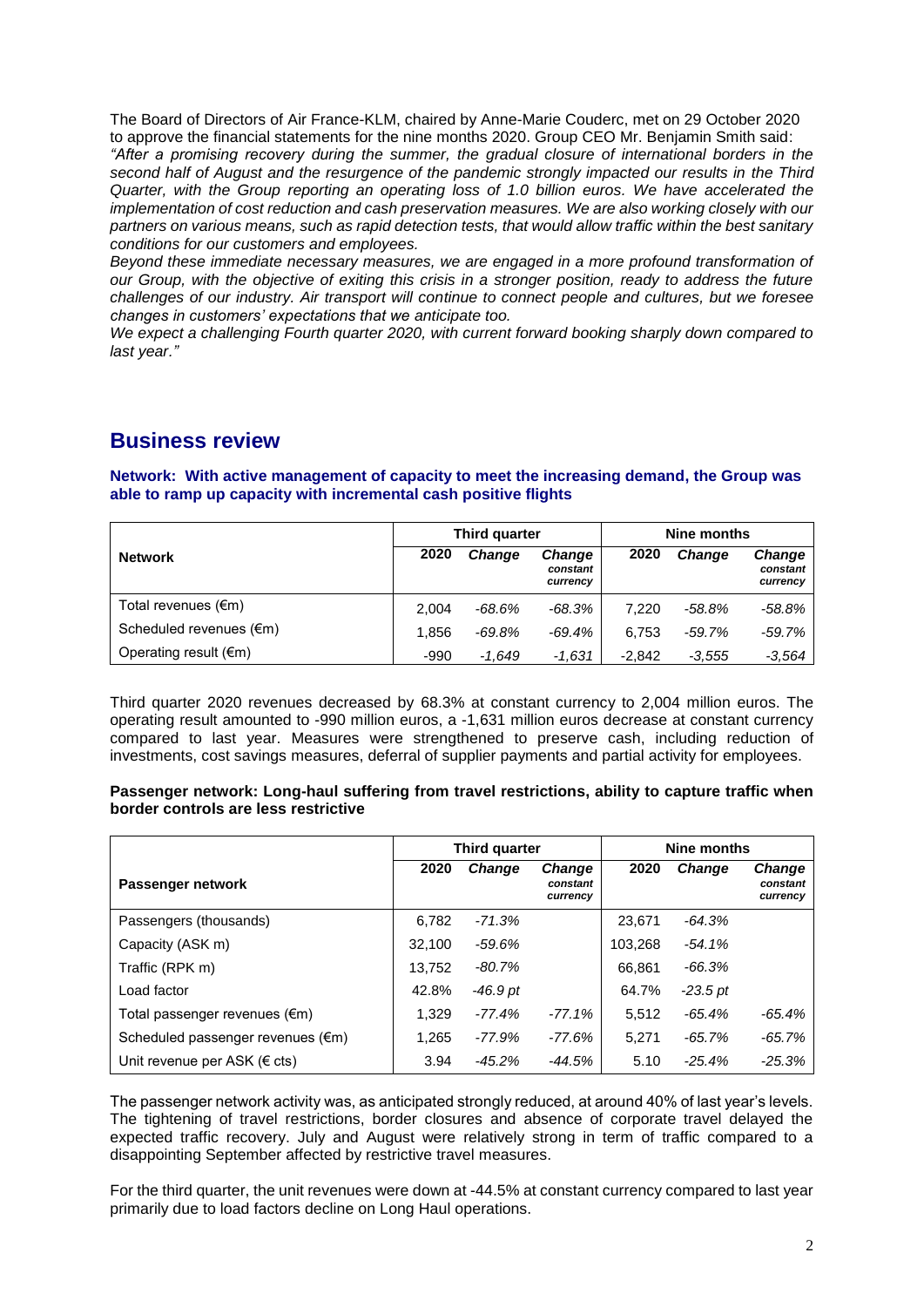The Group's strategy was to only operate incremental cash positive flight and several routes were taking advantage of the strong worldwide cargo demand while having few passenger on board.

The visiting friend and relative demand was driving the summer traffic, with the French Domestic, African & Middle East and Caribbean & Indian Ocean as the more resilient with a unit revenue performance between -22% and -27% at constant currency.

The medium-haul performance was mixed during summer, with some leisure destinations such as Italy, Spain, Portugal and Greece benefiting from easing travel restrictions and other strongly affected by quarantine and testing process like UK or Germany.

North Atlantic, South American and Asian networks continued to be strongly affected by the border restrictions in place with an important decline in capacity and passenger traffic during summer.

| Cargo: Continued strong performance of cargo due to the gap between industry capacity and |  |
|-------------------------------------------------------------------------------------------|--|
| demand                                                                                    |  |

|                                   | Third quarter |               |                                       | Nine months |               |                                       |  |
|-----------------------------------|---------------|---------------|---------------------------------------|-------------|---------------|---------------------------------------|--|
| <b>Cargo business</b>             | 2020          | <b>Change</b> | <b>Change</b><br>constant<br>currency | 2020        | <b>Change</b> | <b>Change</b><br>constant<br>currency |  |
| Tons (thousands)                  | 220           | $-20.0\%$     |                                       | 611         | $-25.7%$      |                                       |  |
| Capacity (ATK m)                  | 2,537         | $-33.3\%$     |                                       | 7.309       | $-32.9%$      |                                       |  |
| Traffic (RTK m)                   | 1,735         | $-17.0\%$     |                                       | 4.747       | $-24.2%$      |                                       |  |
| Load factor                       | 68.4%         | $+13.4pt$     |                                       | 65.0%       | $+7.5$ pt     |                                       |  |
| Total Cargo revenues (€m)         | 676           | $+31.7%$      | $+34.1%$                              | 1.708       | $+7.1%$       | $+6.9%$                               |  |
| Scheduled cargo revenues (€m)     | 592           | $+35.7%$      | $+38.0\%$                             | 1,482       | $+8.7%$       | $+8.4%$                               |  |
| Unit revenue per ATK ( $\in$ cts) | 23.35         | $+104.0\%$    | $+107.6%$                             | 20.28       | $+62.0%$      | $+61.6%$                              |  |

Global air cargo capacity is at the end of the Third quarter 2020 approximately 15% lower than 2019. Tightening of supply and demand levels increased yields by significant amount over the past months.

September was the fifth consecutive month of gradual air cargo market improvements and Air France-KLM's Cargo activity continued to strongly perform with a unit revenue at constant currency up 104.0% in the Third quarter 2020. The Cargo capacity of the Group has been down 33.3%, primarily driven by the reduction in belly capacity of passenger aircraft partly offset by the increase of the full freighters' capacity and mini cargo flights (passenger aircraft with only belly capacity commercialized). The load factors were strongly up 13.4 points for the quarter.

On the demand side, world-wide air freight volumes are down due to Covid-19 crisis but are expected to rebound to 90 to 95% of pre Covid-19 levels in 2021. The supply-demand gap of the past months is foreseen to narrow as industry capacity supply will increase and will depend on the passenger traffic recovery. Air France-KLM is in preparation to transport the future Covid-19 vaccines.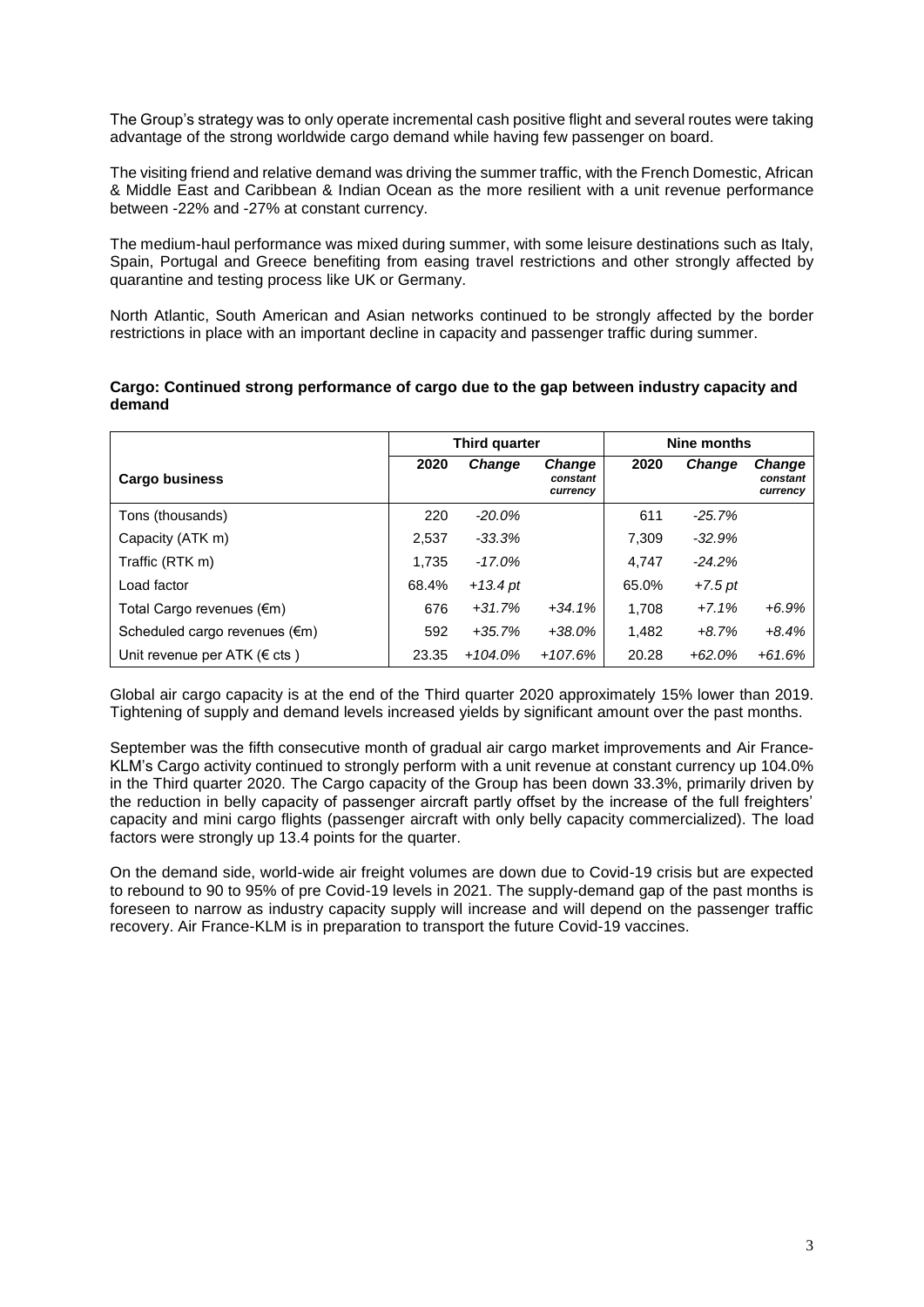|                                     | Third quarter |            | Nine months |            |  |
|-------------------------------------|---------------|------------|-------------|------------|--|
| Transavia                           | 2020          | Change     | 2020        | Change     |  |
| Passengers (thousands)              | 2,014         | $-63.3%$   | 4.453       | $-66.6%$   |  |
| Capacity (ASK m)                    | 6,009         | $-44.7%$   | 11,178      | -57.4%     |  |
| Traffic (RPK m)                     | 3.869         | $-61.8%$   | 8.505       | $-64.9%$   |  |
| Load factor                         | 64.4%         | $-28.7$ pt | 76.1%       | $-16.4$ pt |  |
| Total passenger revenues (€m)       | 262           | $-60.6%$   | 521         | $-62.9%$   |  |
| Unit revenue per ASK ( $\in$ cts)   | 4.38          | $-30.2%$   | 4.55        | $-16.3%$   |  |
| Unit cost per ASK ( $\epsilon$ cts) | 4.61          | $-1.3%$    | 6.39        | $+32.5%$   |  |
| Operating result $(\epsilon m)$     | $-13$         | $-189$     | $-206$      | $-364$     |  |

### **Transavia operating loss in the Third quarter at -13 million euros, impacted by border restrictions reinstatement**

The Third quarter operating result ended 189 million euros lower compared to last year at an operational loss of -13 million euros, as a result of the Covid-19 crisis.

Activity levels were close to 55% of last year's level, with an unit revenue down -30,2% compared to the Third quarter 2019. Transavia France and Holland were able to capture traffic and fill their planes with reasonable load factors and good yields on several leisure destinations. Spain, Greece, Portugal and Italy routes were the most resilient during the quarter. However, severe travel restrictions from the Netherlands to Spain and Greece in the course of the third quarter, did put pressure on activity levels and loadfactor.

Transavia France will expend its French Domestic operation starting in November 2020 from Paris Orly and provinces airports.

However, the resurgence of Covid-19 and border restrictions have slowed down Transavia in the traffic recovery.

Strict cash preservation measures are still in place including reduction of investments, cost savings measures, deferral of supplier payments and partial activity measures.

## **Maintenance business operating result for Third quarter 2020 at -46 million euros, impacted by Covid-19**

|                                     | <b>Third quarter</b> |               |                                       | Nine months |            |                                       |  |
|-------------------------------------|----------------------|---------------|---------------------------------------|-------------|------------|---------------------------------------|--|
| <b>Maintenance</b>                  | 2020                 | <b>Change</b> | <b>Change</b><br>constant<br>currency | 2020        | Change     | <b>Change</b><br>constant<br>currency |  |
| Total revenues $(\epsilon m)$       | 616                  | $-47.1%$      |                                       | 2,255       | $-34.7%$   |                                       |  |
| Third-party revenues $(\epsilon m)$ | 247                  | $-54.5%$      | $-53.1\%$                             | 963         | $-40.7\%$  | -41.6%                                |  |
| Operating result $(\epsilon m)$     | -46                  | $-117$        | $-111$                                | $-366$      | $-536$     | $-542$                                |  |
| Operating margin (%)                | $-7.4%$              | $-13.5$ pt    | -13.1 pt                              | $-16.2%$    | $-21.2$ pt | $-21.3$ pt                            |  |

The Third quarter operating result stood at -46 million euros, a decrease of 117 million euros, highly impacted by the Covid-19 crisis. Revenues declined and were also impacted by the Air France-KLM Group airlines decrease in activity.

During the Third quarter, contracts signature have restarted and will be included in the order book before year end. The Maintenance business is carefully managing agreements with clients on payment terms.

Operating costs have been reduced in the Third quarter 2020 by a reduced maintenance activity level, partial activity pay schemes for employees and other initiated cost savings measures.

The Maintenance order book is assessed to 9.3 billion dollars at 30 September 2020 a decrease of 2.2 billion dollars compared to 31 December 2019, explained by the Covid-19 crisis effects already occurring and expected.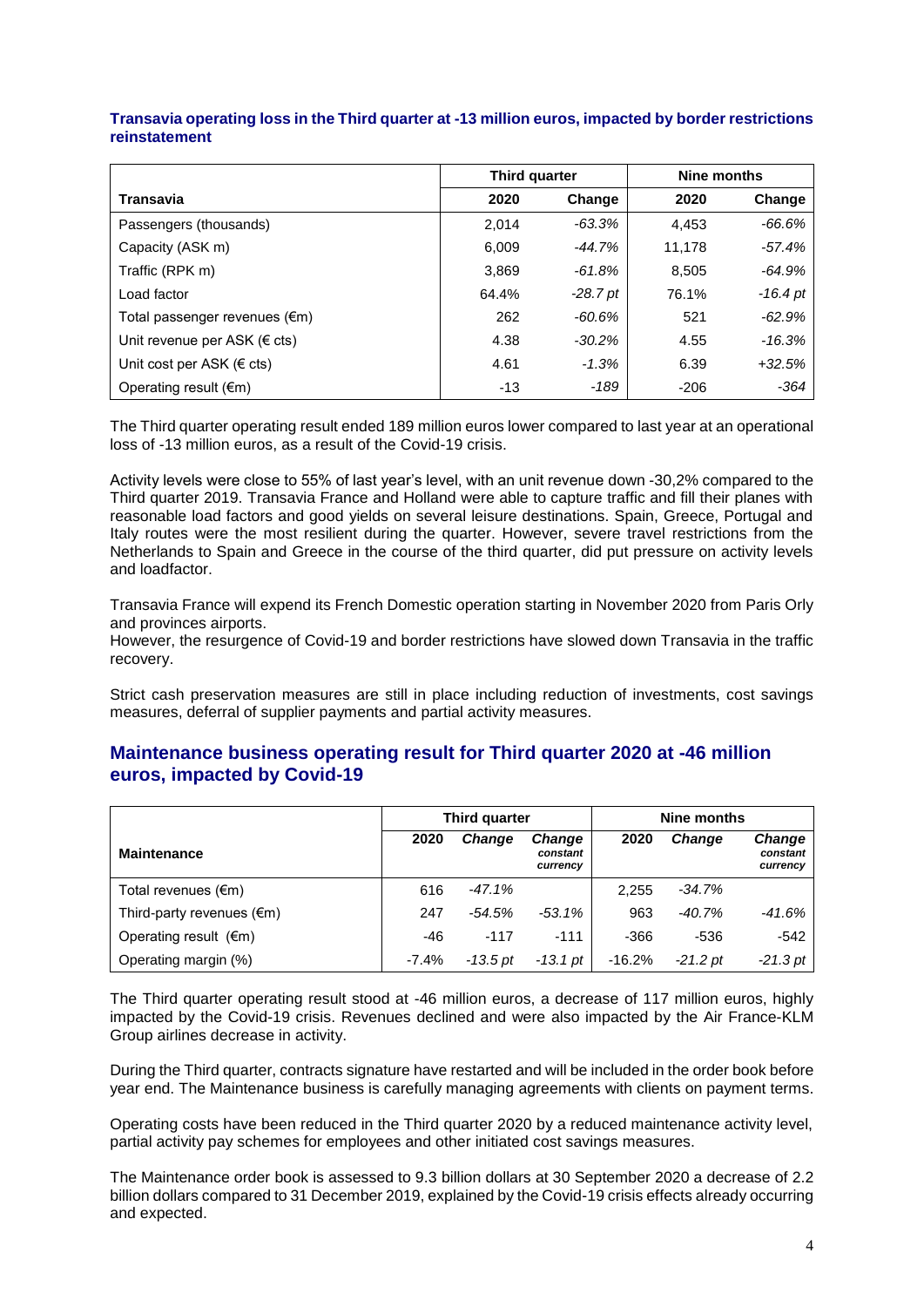|                                                          | <b>Third quarter</b> |               |                                       | Nine months |               |                                       |  |
|----------------------------------------------------------|----------------------|---------------|---------------------------------------|-------------|---------------|---------------------------------------|--|
|                                                          | 2020                 | <b>Change</b> | <b>Change</b><br>constant<br>currency | 2020        | <b>Change</b> | <b>Change</b><br>constant<br>currency |  |
| Capacity (ASK m)                                         | 38,109               | $-57.8\%$     |                                       | 114.446     | -54.4%        |                                       |  |
| Traffic (RPK m)                                          | 17,621               | -78.4%        |                                       | 75,367      | $-66.2%$      |                                       |  |
| Passenger unit revenue per ASK ( $\epsilon$<br>cts)      | 4.01                 | -43.4%        | $-42.7%$                              | 5.05        | $-24.6%$      | -24.5%                                |  |
| Group unit revenue per ASK ( $\epsilon$ cts)             | 5.56                 | -26.5%        | -25.6%                                | 6.34        | $-12.3%$      | $-12.3%$                              |  |
| Group unit cost per ASK ( $\in$ cts) at<br>constant fuel | 8.31                 | $+26.7%$      | $+38.2%$                              | 9.33        | $+36.7%$      | +40.4%                                |  |
| Revenues $(\epsilon m)$                                  | 2,524                | -66.8%        | -66.4%                                | 8,725       | $-57.6%$      | -57.7%                                |  |
| EBITDA $(\epsilon m)$                                    | -442                 | $-2,095$      | $-2,071$                              | -1,282      | $-4,545$      | $-4,554$                              |  |
| Operating result $(\epsilon m)$                          | $-1.046$             | $-1,955$      | $-1,931$                              | $-3,414$    | -4,460        | $-4,470$                              |  |
| Operating margin (%)                                     | $-41.4%$             | $-53.4$ pt    | $-53.2$ pt                            | $-39.1%$    | -44.2 pt      | $-44.2$ pt                            |  |
| Net income - Group part (€m)                             | $-1,665$             | $-2,027$      |                                       | $-6,078$    | $-6.213$      |                                       |  |

#### **Air France-KLM Group: Decline of 5 billion euros in revenues and 2 billion euros in EBITDA during the third quarter**

*2019 results restated for LLP componentization accounting change and EU passenger compensation reclassification between revenues and external expenses*

In the Third quarter 2020, the Air France-KLM Group posted an operating result of -1,046 million euros, down by 1,955 million euros compared to last year.

Net income amounted to -1,665 million euros in the Third quarter 2020, a decrease of 2,027 million euros compared to last year, of which exceptional accounting items due to Covid-19:

- Restructuring costs provision of-565 million euros with Departure Plan of French Ground staff, contractual termination for Air France flight attendants, complement for contractual termination for Air France pilots, Departure Plan for Air France-KLM International Commercial staff and Departure Plan for HOP!
- Q4 2020 and Q1 2021 fuel over hedge has been recycled to "Other financial income and expenses" for -39 million euros
- Fleet impairment on Airbus A380 and the Canadair Jet of HOP! At -31 million euros

Currencies had a negative 92 million euro impact on revenues and a positive 67 million euro effect on costs including currency hedging in the Third quarter of 2020.

Since the beginning of the crisis, Air France, KLM and Transavia proceeded 1.8 billion euros of refunds including 300 million euros of voucher issued.

#### **The Third quarter 2020 unit cost increased by 26.7%, primarily caused by Covid-19 related capacity reductions**

Group net employee costs were down 36% in the Third quarter 2020 compared to last year, supported by partial activity implementation at Air France and KLM, release of temporary and hired staff and no profit sharing provisions to be made at both airlines. The average number of FTEs (Full Time Equivalent) in the Third quarter 2020 decreased by 5,500 compared to the Third quarter 2019, including 2,500 temporary contracts.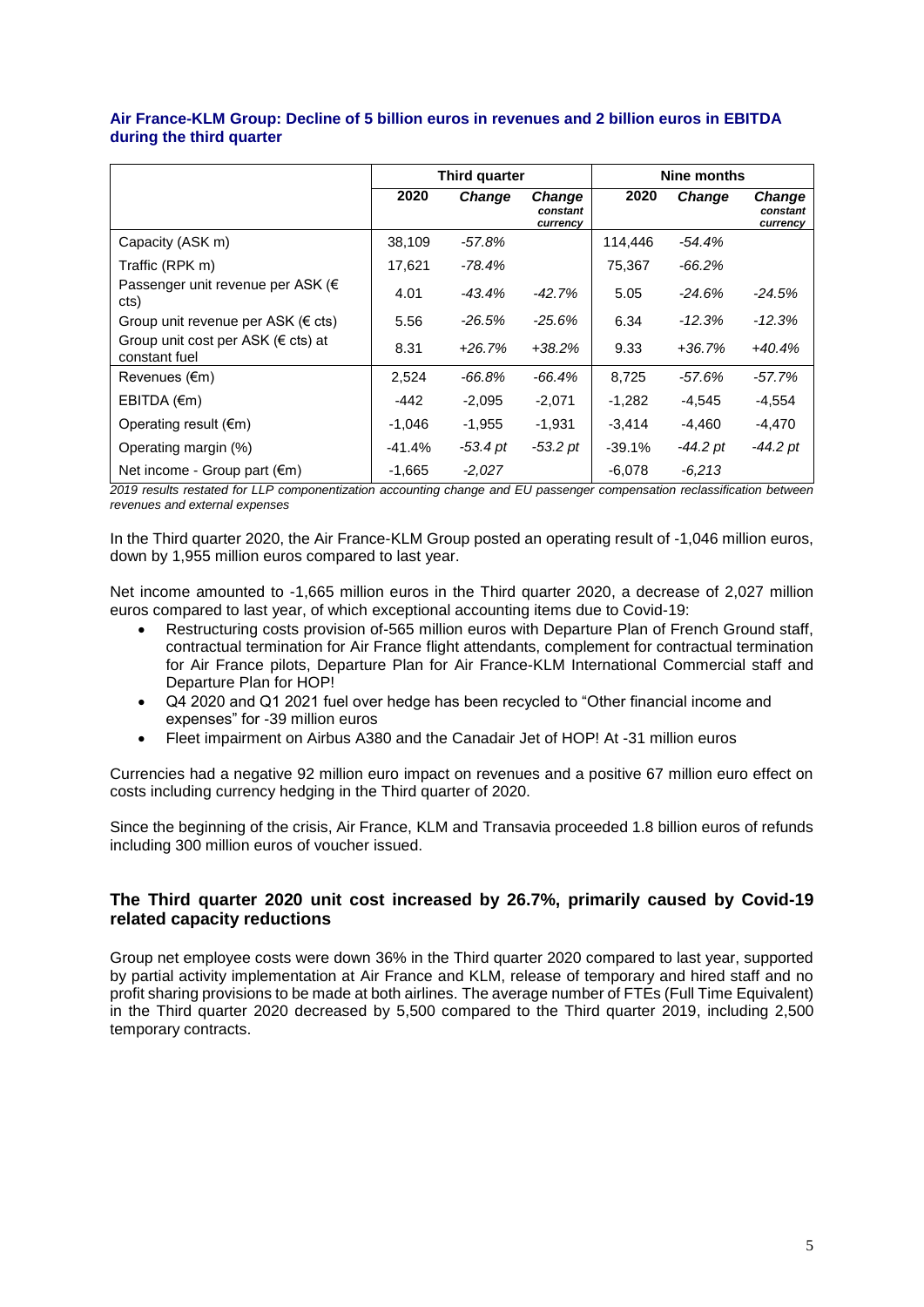#### **Net debt up 3.2 billion euros**

|                                                                                                       | Third quarter |          | Nine months |          |
|-------------------------------------------------------------------------------------------------------|---------------|----------|-------------|----------|
| In $\epsilon$ million                                                                                 | 2020          | Change   | 2020        | Change   |
| Cash flow before change in WCR and Voluntary Departure<br>Plans, continuing operations $(\epsilon m)$ | -594          | $-2.115$ | $-1.926$    | -4,950   |
| Cash out related to Voluntary Departure Plans (€m)                                                    | -137          | -115     | $-152$      | $-119$   |
| Change in Working Capital Requirement (WCR) $(\epsilon m)$                                            | 124           | $+831$   | 666         | $+582$   |
| Net cash flow from operating activities $(\epsilon m)$                                                | -609          | $-1,399$ | $-1.412$    | -4,487   |
| Net investments* $(\epsilon m)$                                                                       | $-362$        | $+418$   | $-1.473$    | $+738$   |
| Operating free cash flow $(\epsilon m)$                                                               | -970          | -981     | $-2,885$    | $-3,749$ |
| Repayment of lease debt                                                                               | $-251$        | -5       | $-662$      | $+86$    |
| Adjusted operating free cash flow**                                                                   | $-1,220$      | -985     | $-3.547$    | $-3,663$ |

*\* Sum of 'Purchase of property, plant and equipment and intangible assets' and 'Proceeds on disposal of property, plant and equipment and intangible assets' as presented in the consolidated cash flow statement.*

*\*\* The "Adjusted operating free cash flow" is operating free cash flow after deducting the repayment of lease debt.*

The Group generated adjusted operating free cash flow in the Third quarter 2020 of -1,220 million euros, a decrease of 985 million euros compared to last year, mainly explained by an operating cash flow decline of 1,399 million euros, partly offset by a reduction in net investments of 418 million euros.

Postponement of social charges, taxes and negotiation with suppliers compensated the refunds process and the low inflow of bookings and generated an improvement of +582 million euros in Change in Working Capital Requirement compared to last year.

| In $\epsilon$ million              | 30 Sep 2020 | 31 Dec 2019 |
|------------------------------------|-------------|-------------|
| Net debt                           | 9,308       | 6 147       |
| <b>EBITDA</b> trailing 12 months   | -417        | 4 1 2 8     |
| Net debt/EBITDA trailing 12 months | $-22.3x$    | 1.5x        |

#### **Both airlines results negatively impacted in the Third quarter 2020**

|                                        |          | Third quarter | Nine months |            |  |
|----------------------------------------|----------|---------------|-------------|------------|--|
|                                        | 2020     | Change        | 2020        | Change     |  |
| Air France Group Operating result (€m) | -807     | -1.200        | $-2.401$    | $-2,699$   |  |
| Operating margin (%)                   | $-54.1%$ | -62.6 pt      | $-47.4%$    | $-49.8$ pt |  |
| <b>KLM Group Operating result (€m)</b> | $-234$   | -745          | $-1.002$    | -1.736     |  |
| Operating margin (%)                   | $-20.5%$ | -36.8 pt      | $-25.2%$    | $-33.9$ pt |  |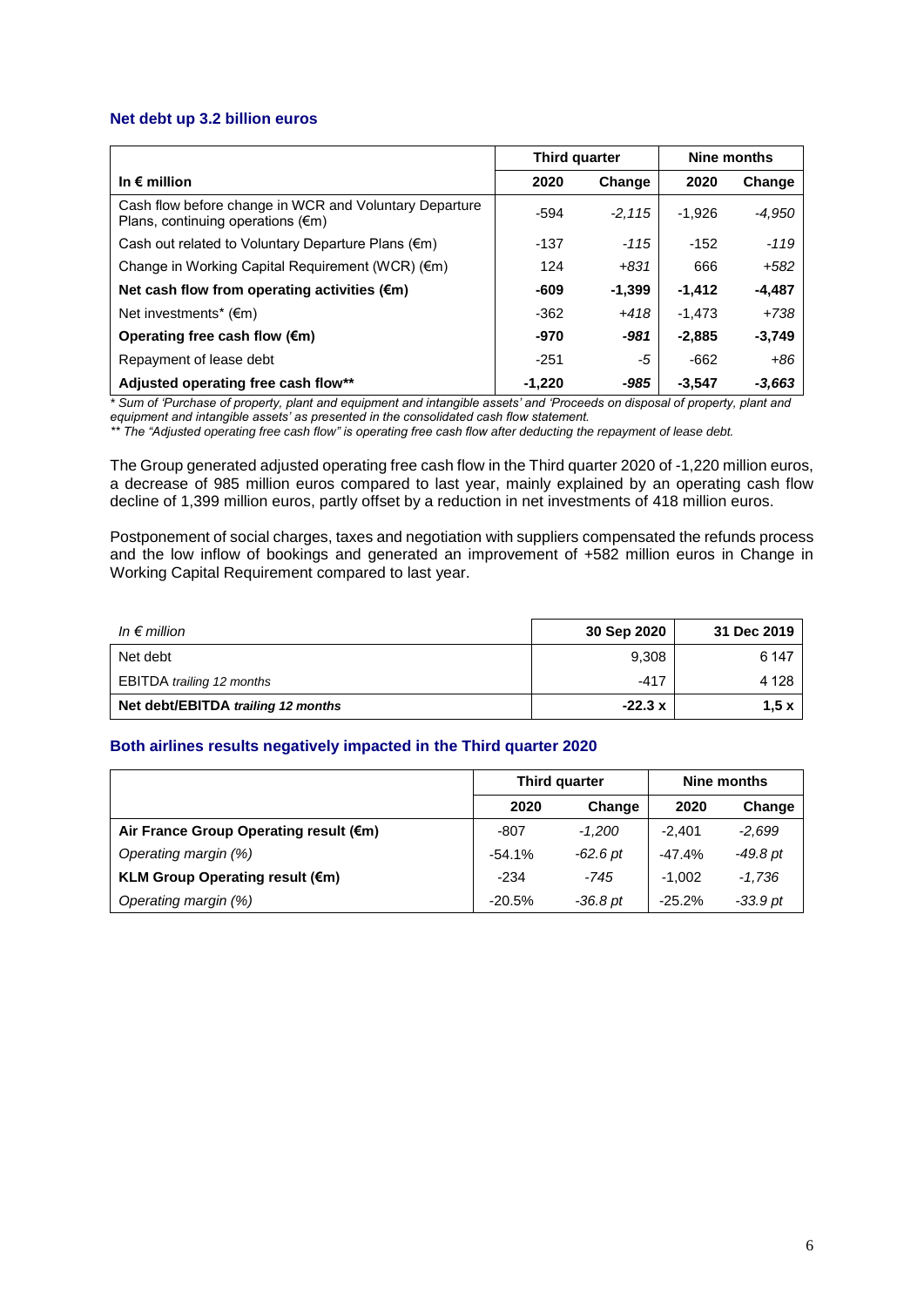# **OUTLOOK**

Air France-KLM Group continues to implement highest safety standards for customers and employees to counter virus transmission risks.

After the lockdown, the Group observed a promising demand recovery trend until mid-August. Then, the negative trend reversal for the Passenger activity led the airlines of the Group to adjust downwards the capacity planned for the fall and winter period.

There is limited visibility on the demand recovery curve as customer booking behavior is much more short-term oriented than before the Covid-19 crisis and also highly dependent of the imposed travel restrictions, especially on the Long Haul network. The period of lockdown starting today in France is a new difficulty that will weigh on the Group's activities. In this context the Group expects:

- Capacity in Available Seat kilometers circa index 45 for KLM and inferior to index 35 for Air France in the Fourth quarter 2020 compared to 2019 for the Network passenger activity
- Negative load factor developments for the Fourth quarter 2020, particularly on long-haul network, and negative yield mix effects due to a delayed recovery in business

The Full year 2020 Network passenger activity will be inferior to index 50 compared to 2019, due to the Covid-19 crisis.

The Group anticipates a challenging fourth quarter 2020, with a substantial lower EBITDA compared to Q3 2020.

At 30 September 2020, the Group has 12.4 billion euros of liquidity or credit lines at disposal.

The Group foresees important liquidity requirements in the Fourth quarter 2020 with:

- Negative Fourth quarter working capital requirement influenced by deferred payments and substantial lower level of new bookings compared to Q4 2019.
- Capex spending at 0.6 billion euros, of which half is fleet Capex fully financed. The Group has reduced to 2.1 billion euros his 2020 capex guidance. This is a reduction of -1.5 billion euros compared to the initial 2020 guidance of 3.6 billion euros.
- The hybrid bond was repaid in October for 0.4 billion euros.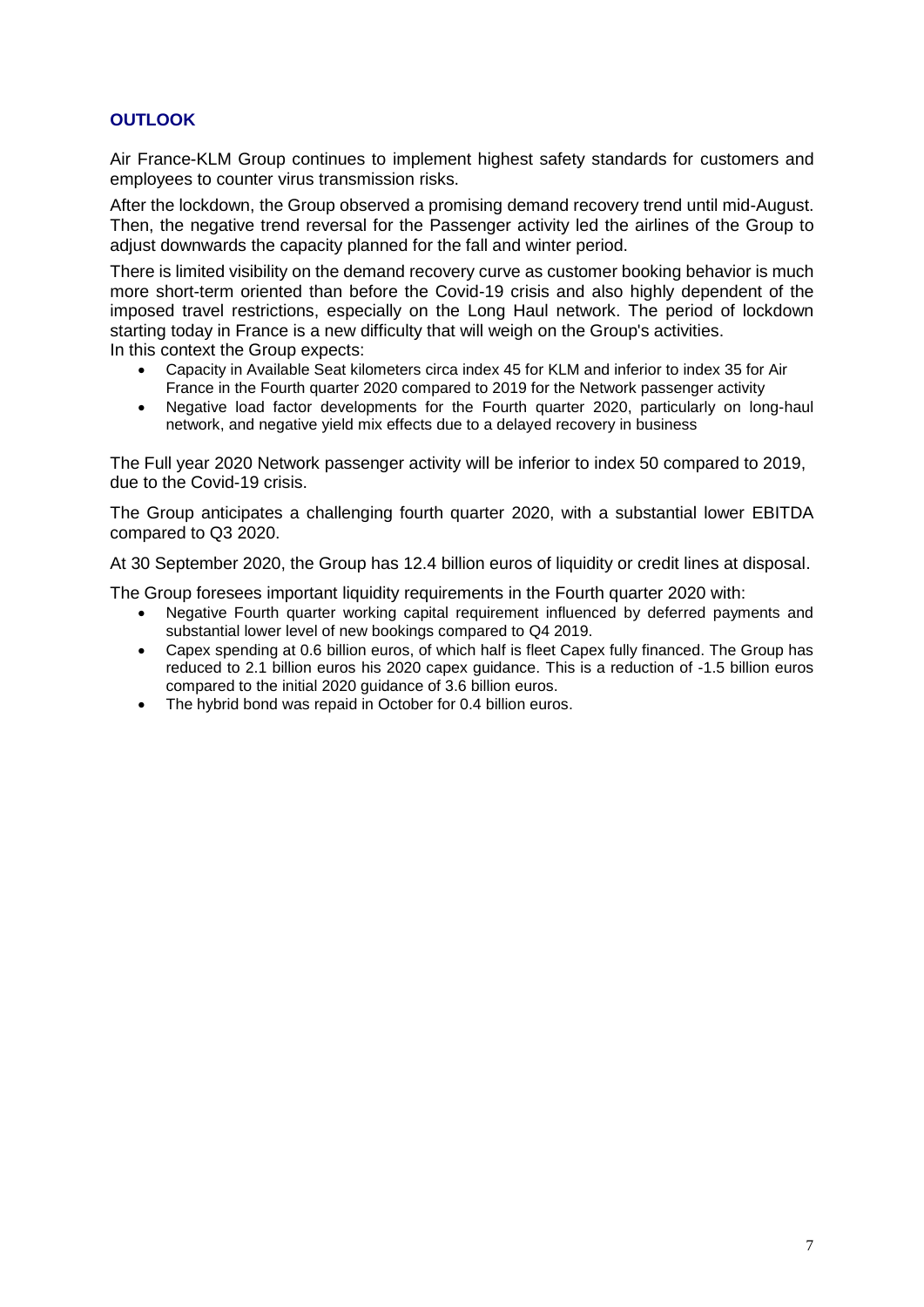## **AIR FRANCE AND KLM HAVE AGREED ON SUSBTANTIAL RESTRUCTURING PLAN WITH LABOUR REPRESENTATIVES**

The Group's strategic orientations defined during the 2019 Investor day started to deliver results in 2019 and in early 2020. However, the Covid-19 which began in the first quarter of 2020 around the world is having an unprecedented impact on the industry and the Group has immediately reacted with safety, operational and cash protection measures.

The focus on reducing external expenses and the number of employees were one of the top priorities. Futhermore, the French and the Dutch governments have provided financial packages and the partial activity implemented in France and the "NOW" mechanism in Holland allowed the Group to further reduce labor costs.

To weather the crisis and cope with the new reality, Air France-KLM Group is accelerating its transformation plans and presented a substantial restructuring plan around the competitiveness and sustainability pillars. Negotiations with the trade unions have resulted in several agreements in Air France and KLM.

To better align the fleet with the lower passenger demand, Air France-KLM Group has accelerated the phase-out of the Airbus 380, Airbus 340, Boeing 747, Canadair Jet and Embraer 145 aircraft. These decisions will bring forward cost savings and efficiency gains due to operating fewer aircraft types. The Group does not anticipate to return to the pre-crisis levels of global demand before several years and the short-term recovery expected has been delayed with the resurgence of Covid-19 end of summer.

KLM business model is still both valid and valuable but needs to be reshaped to the new reality. KLM will be smaller, cheaper, more frugal, more agile and more sustainable.

Operating costs will structurally being reduced in 2021 and beyond, with 750 million euros benefits in 2021 coming from labour, fleet, procurements and fuel costs decrease.

KLM's restructuring plan calls for a reduction of 5,000 FTEs end of 2020. The plan submitted to Dutch Government early October complies with state aid conditions.

Air France will enlarge and accelerate its restructuring plan to build a post-crisis successful model on several pillars to restructure the French domestic, optimize external spendings, transform support functions, adapt the opeartions to the new activity, modernize the fleet and regain commercial success.

This will bring 800 million euros structural benefits by 2021 and 1.2 billion euros in total by 2022. Air France's restructuring plan calls for a reduction of 4,000 FTEs end of 2020 and a total of 8,500 FTEs by 2022. The plan submitted to French Government complies with state aid conditions. The long term partial activity establishement is under discussion with representative unions.

*\*\*\*\*\*\** 

The results presentation is available at **www.airfranceklm.com** on 30 October 2020 from 7:15 am CET.

**Press contact**

+33 1 41 56 56 00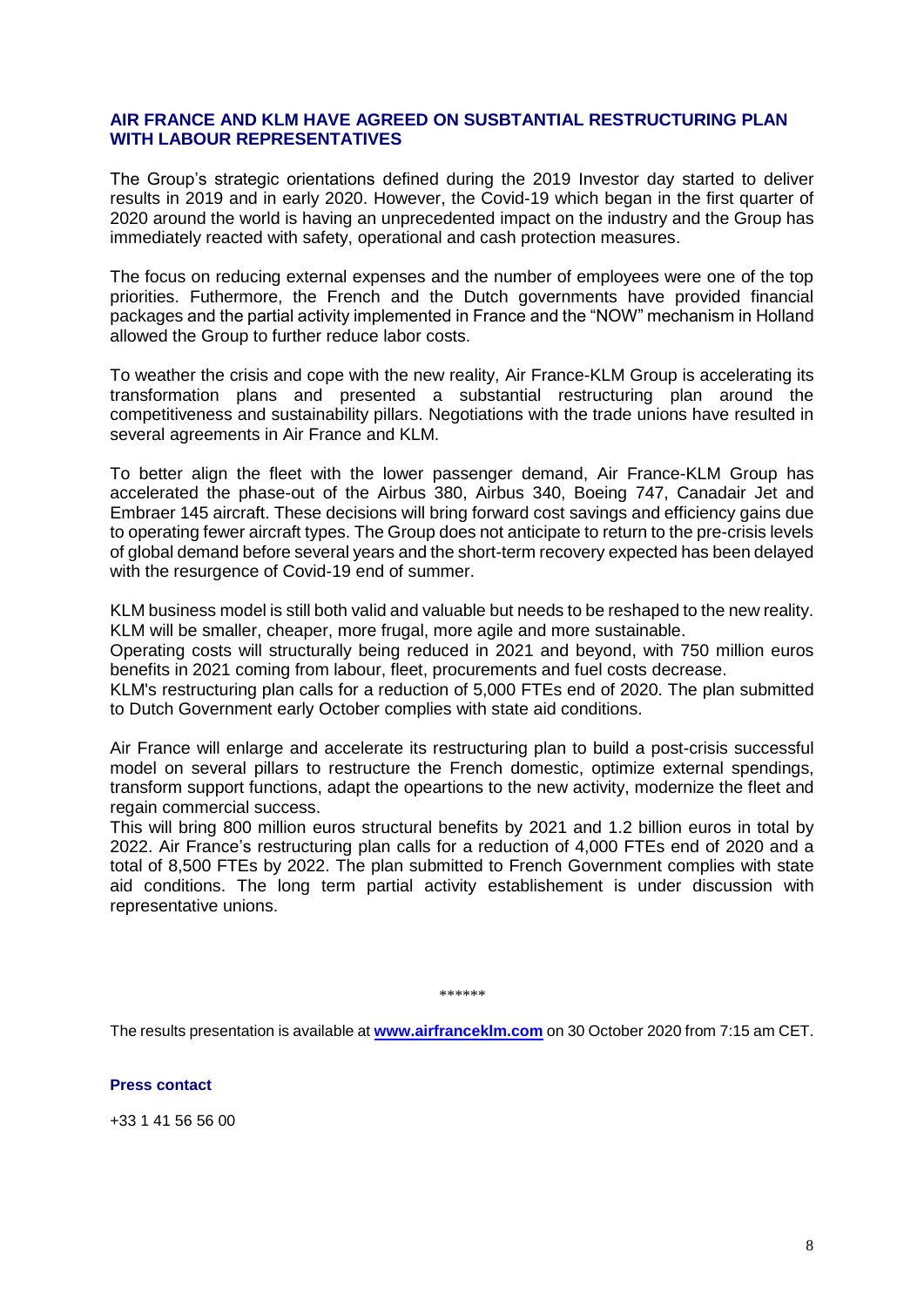## **Income Statement**

|                                            |          | <b>Third quarter</b> |          | <b>Nine months</b> |                |           |
|--------------------------------------------|----------|----------------------|----------|--------------------|----------------|-----------|
| €m                                         | 2020     | 2019                 | Change   | 2020               | 2019           | Change    |
| <b>Sales</b>                               | 2,524    | 7,609                | $-66.8%$ | 8,725              | 20,572         | -57.6%    |
| Other revenues                             | 0        | $\mathbf 0$          | nm       | $\mathbf 0$        | $\mathbf 0$    | nm        |
| <b>Revenues</b>                            | 2,524    | 7,609                | $-66.8%$ | 8,725              | 20,572         | $-57.6%$  |
| Aircraft fuel                              | $-489$   | $-1,513$             | $-67.7%$ | $-1,886$           | $-4,118$       | $-54.2%$  |
| Chartering costs                           | -68      | $-138$               | $-50.7%$ | $-181$             | $-407$         | $-55.5%$  |
| Landing fees and en route charges          | $-266$   | $-531$               | $-49.9%$ | -743               | $-1,471$       | $-49.5%$  |
| Catering                                   | $-58$    | $-221$               | $-73.8%$ | $-236$             | $-617$         | $-61.8%$  |
| Handling charges and other operating costs | $-204$   | $-453$               | $-55.0%$ | -646               | $-1,294$       | $-50.1%$  |
| Aircraft maintenance costs                 | $-331$   | $-624$               | $-47.0%$ | $-1,243$           | $-1,920$       | $-35.3%$  |
| Commercial and distribution costs          | -61      | $-266$               | $-77.1%$ | $-291$             | $-783$         | $-62.8%$  |
| Other external expenses                    | $-263$   | $-419$               | $-37.2%$ | $-937$             | $-1,292$       | $-27.5%$  |
| Salaries and related costs                 | $-1,293$ | $-2,011$             | $-35.7%$ | $-4,224$           | $-6,031$       | $-30.0%$  |
| Taxes other than income taxes              | -28      | $-27$                | $+3.7%$  | $-108$             | $-119$         | $-10.0%$  |
| Other income and expenses                  | 95       | 247                  | $-61.5%$ | 488                | 742            | $-34.3%$  |
| <b>EBITDA</b>                              | $-442$   | 1,653                | nm       | $-1,282$           | 3,263          | nm        |
| Amortization, depreciation and provisions  | $-604$   | $-744$               | $-18.8%$ | $-2,132$           | $-2,217$       | $-3.8%$   |
| Income from current operations             | $-1,046$ | 909                  | nm       | $-3,414$           | 1,046          | nm        |
| Sales of aircraft equipment                | 8        | $\mathbf{1}$         | +700.0%  | 31                 | 24             | $+29.2%$  |
| Other non-current income and expenses      | $-597$   | $-103$               | +479.9%  | $-1,452$           | $-133$         | $+992%$   |
| Income from operating activities           | $-1,635$ | 807                  | nm       | $-4,835$           | 937            | nm        |
| Cost of financial debt                     | $-136$   | $-111$               | $+22.5%$ | $-350$             | $-332$         | $+5.4%$   |
| Income from cash and cash equivalent       | 5        | 14                   | $-64.3%$ | 18                 | 40             | $-55.0\%$ |
| Net cost of financial debt                 | $-131$   | $-97$                | $+35.1%$ | $-332$             | $-292$         | $+13.7%$  |
| Other financial income and expenses        | 111      | $-259$               | nm       | $-621$             | $-391$         | +58.8%    |
| Income before tax                          | $-1,655$ | 451                  | nm       | $-5,788$           | 254            | nm        |
| Income taxes                               | 12       | $-94$                | nm       | $-242$             | $-131$         | $+84.7%$  |
| Net income of consolidated companies       | $-1,643$ | 356                  | nm       | $-6,030$           | 123            | nm        |
| Share of profits (losses) of associates    | $-22$    | 6                    | nm       | $-52$              | 14             | nm        |
| Net income for the period                  | $-1,665$ | 363                  | nm       | $-6,082$           | 137            | nm        |
| Minority interest                          | 0        | 1                    | nm       | -4                 | $\overline{2}$ | nm        |
| Net income for the period - Group part     | $-1,665$ | 362                  | nm       | $-6,078$           | 135            | nm        |

*2019 results restated (with a similar impact in both years) for limited life parts componentization accounting change.*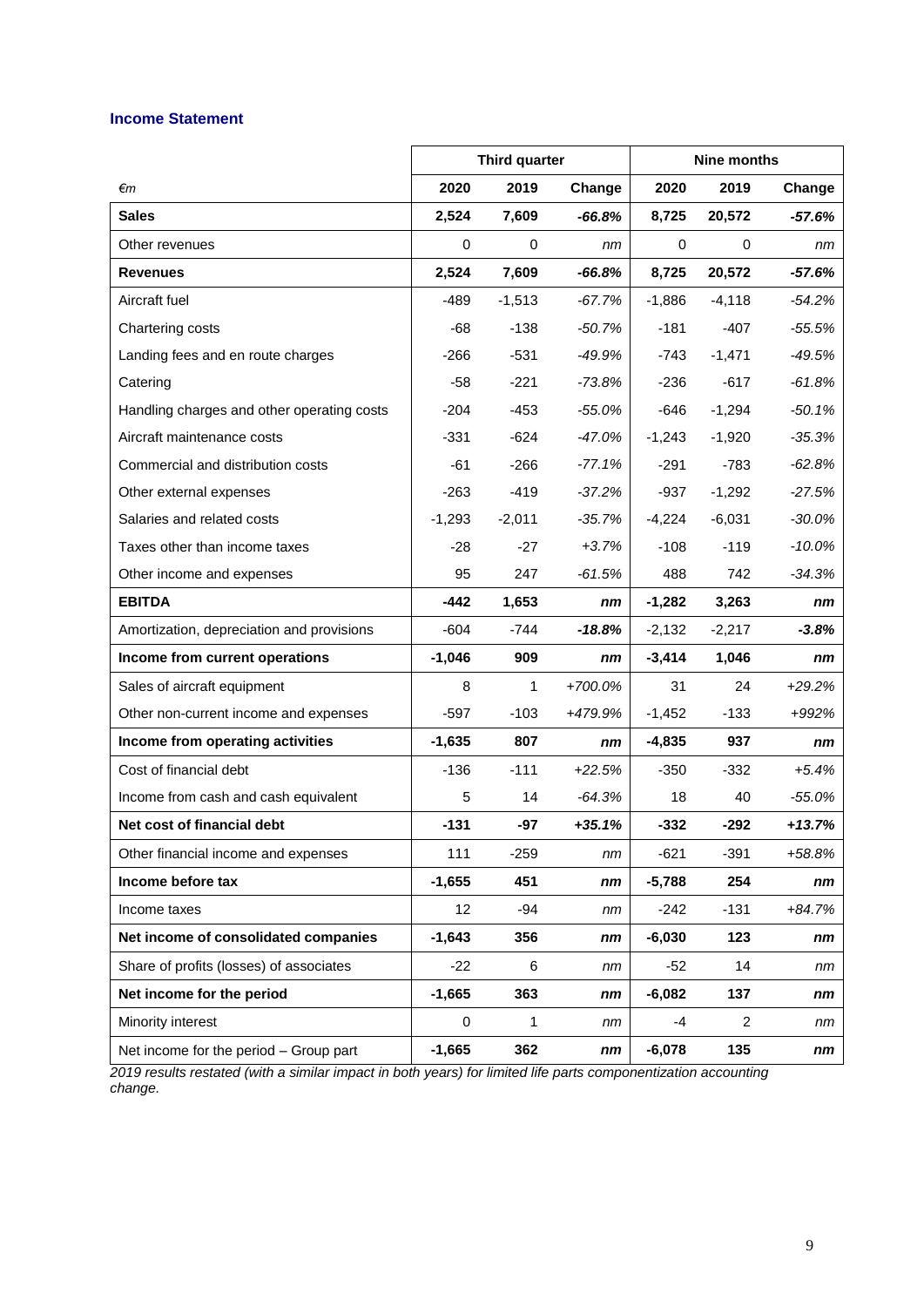## **Consolidated Balance Sheet**

| <b>Assets</b>                       |             | 31 Dec 2019 |
|-------------------------------------|-------------|-------------|
| €m                                  | 30 Sep 2020 |             |
| Goodwill                            | 216         | 217         |
| Intangible assets                   | 1,253       | 1,305       |
| Flight equipment                    | 11,009      | 11,334      |
| Other property, plant and equipment | 1,535       | 1,580       |
| Right-of-use assets                 | 4,789       | 5,173       |
| Investments in equity associates    | 224         | 307         |
| Pension assets                      | 96          | 420         |
| Other financial assets              | 1,004       | 1,096       |
| Deferred tax assets                 | 271         | 523         |
| Other non-current assets            | 176         | 241         |
| <b>Total non-current assets</b>     | 20,573      | 22,196      |
| Other short-term financial assets   | 443         | 800         |
| Inventories                         | 561         | 737         |
| Trade receivables                   | 1,208       | 2,164       |
| Other current assets                | 883         | 1,123       |
| Cash and cash equivalents           | 5,917       | 3,715       |
| <b>Total current assets</b>         | 9,012       | 8,539       |
| <b>Total assets</b>                 | 29,585      | 30,735      |

| <b>Liabilities and equity</b>                           | 30 Sep 2020 | 31 Dec 2019 |
|---------------------------------------------------------|-------------|-------------|
| In million euros                                        |             |             |
| Issued capital                                          | 429         | 429         |
| Additional paid-in capital                              | 4,139       | 4,139       |
| Treasury shares                                         | $-67$       | $-67$       |
| Perpetual                                               | 0           | 403         |
| Reserves and retained earnings                          | $-9,183$    | $-2,620$    |
| Equity attributable to equity holders of Air France-KLM | $-4,682$    | 2,284       |
| Non-controlling interests                               | 9           | 15          |
| <b>Total Equity</b>                                     | $-4,673$    | 2,299       |
| Pension provisions                                      | 2,123       | 2,253       |
| Return obligation liability and other provisions        | 3,712       | 3,750       |
| Financial debt                                          | 10,814      | 6,271       |
| Lease debt                                              | 2,634       | 3,149       |
| Deferred tax liabilities                                | 5           | 142         |
| Other non-current liabilities                           | 532         | 222         |
| <b>Total non-current liabilities</b>                    | 19,820      | 15,787      |
| Return obligation liability and other provisions        | 1,573       | 714         |
| Current portion of financial debt                       | 2,179       | 842         |
| Current portion of lease debt                           | 961         | 971         |
| Trade payables                                          | 1,555       | 2,379       |
| Deferred revenue on ticket sales                        | 2,794       | 3,289       |
| Frequent flyer program                                  | 913         | 848         |
| Other current liabilities                               | 4,462       | 3,602       |
| <b>Bank overdrafts</b>                                  | 1           | 4           |
| <b>Total current liabilities</b>                        | 14,438      | 12,649      |
| <b>Total equity and liabilities</b>                     | 29.585      | 30.735      |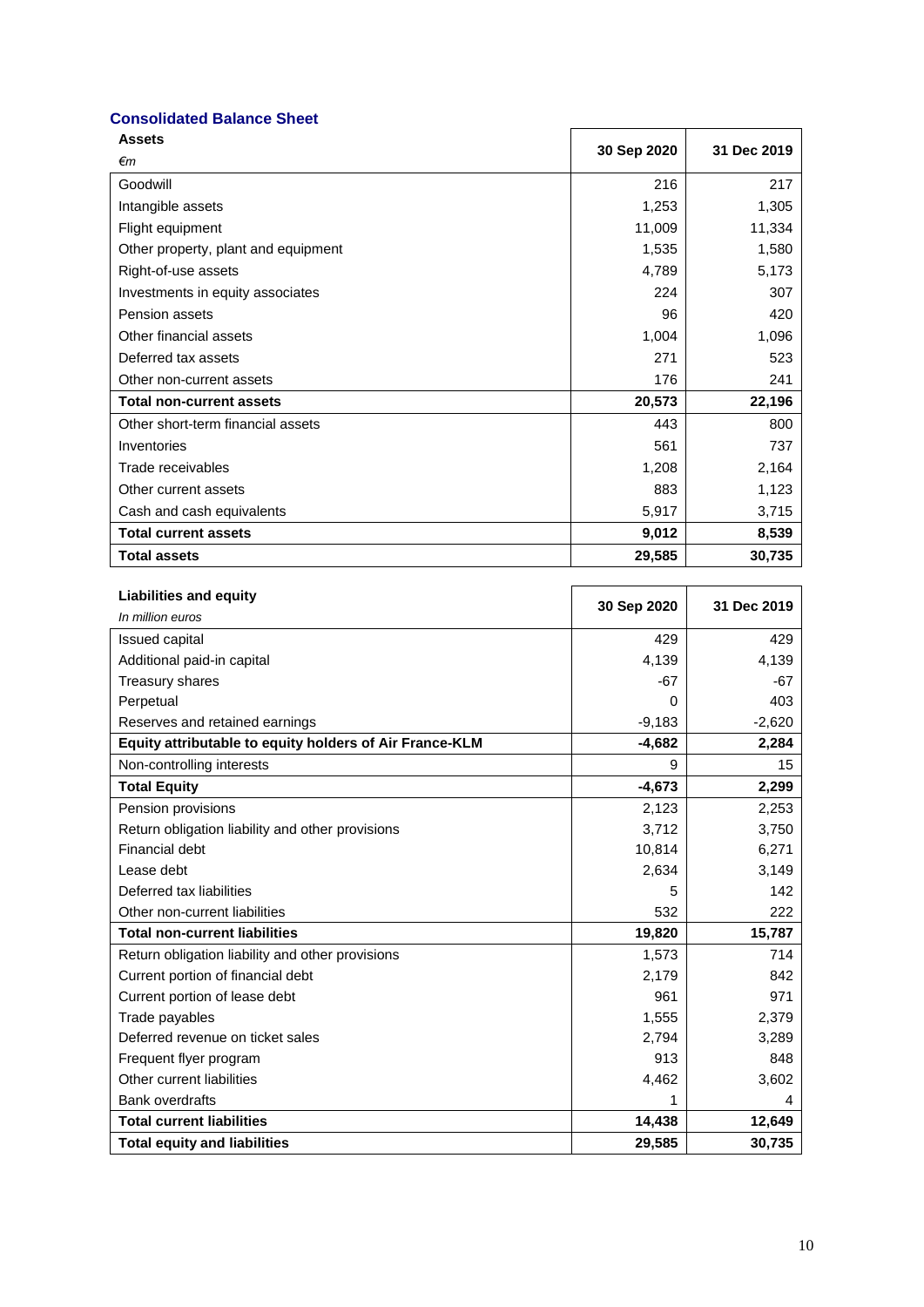# **Statement of Consolidated Cash Flows from 1st Jan until 30 Sept 2020**

| €m                                                                             | 30 Sep 2020 | 30 Sep 2019 |
|--------------------------------------------------------------------------------|-------------|-------------|
| Net income from continuing operations                                          | $-6,082$    | 137         |
| Amortization, depreciation and operating provisions                            | 2,132       | 2,217       |
| Financial provisions                                                           | 135         | 162         |
| Loss (gain) on disposals of tangible and intangible assets                     | $-43$       | $-34$       |
| Loss (gain) on disposals of subsidiaries and associates                        | 1           | 0           |
| Derivatives - non monetary result                                              | 70          | 15          |
| Unrealized foreign exchange gains and losses, net                              | -83         | 223         |
| Impairment                                                                     | 670         | 0           |
| Other non-monetary items                                                       | 761         | 218         |
| Share of (profits) losses of associates                                        | 52          | $-14$       |
| Deferred taxes                                                                 | 309         | 67          |
| <b>Financial Capacity</b>                                                      | $-2,078$    | 2,991       |
| (Increase) / decrease in inventories                                           | 134         | -83         |
| (Increase) / decrease in trade receivables                                     | 823         | $-147$      |
| Increase / (decrease) in trade payables                                        | $-792$      | 41          |
| Increase / (decrease) in advanced ticket sales                                 | $-435$      | 327         |
| Change in other receivables and payables                                       | 936         | -54         |
| Change in working capital requirements                                         | 666         | 84          |
| Net cash flow from operating activities                                        | $-1,412$    | 3,075       |
| Purchase of property, plant and equipment and intangible assets                | $-1,654$    | $-2,295$    |
| Proceeds on disposal of property, plant and equipment and intangible<br>assets | 181         | 84          |
| Proceeds on disposal of subsidiaries, of shares in non-controlled entities     | 357         | 8           |
| Acquisition of subsidiaries, of shares in non-controlled entities              | -1          | -1          |
| Dividends received                                                             | 0           | 10          |
| Decrease (increase) in net investments, more than 3 months                     | -9          | -9          |
| Net cash flow used in investing activities                                     | $-1,126$    | $-2,203$    |
| Increase of equity due to new convertible bond                                 | 0           | 54          |
| Perpetual (including premium)                                                  | 0           | 0           |
| Issuance of debt                                                               | 7,598       | 904         |
| Repayment on financial debt                                                    | $-2,202$    | $-560$      |
| Payments on lease debt                                                         | -662        | -748        |
| Decrease (increase) in loans, net                                              | 48          | $-17$       |
| Dividends and coupons on perpetual paid                                        | 0           | -1          |
| Net cash flow from financing activities                                        | 4,782       | -368        |
| Effect of exchange rate on cash and cash equivalents and bank overdrafts       | $-39$       | 9           |
| Change in cash and cash equivalents and bank overdrafts                        | 2,205       | 513         |
| Cash and cash equivalents and bank overdrafts at beginning of period           | 3,711       | 3,580       |
| Cash and cash equivalents and bank overdrafts at end of period                 | 5,916       | 4,093       |
| Change in treasury of discontinued operations                                  | 0           | 0           |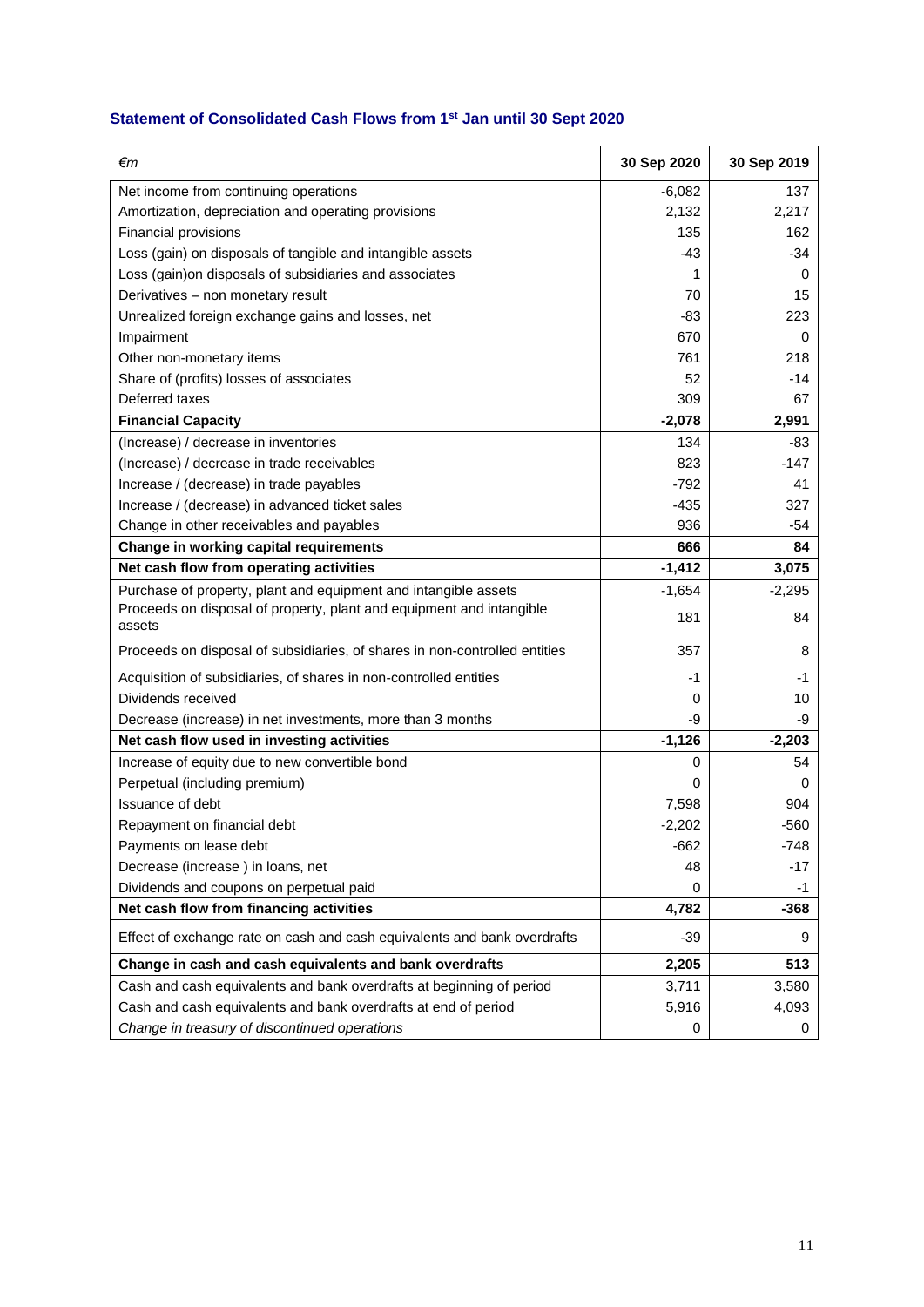# **Key Performance Indicators**

#### **Restated net result, group share**

|                                                                                                                  | Third quarter |          | Nine months |       |
|------------------------------------------------------------------------------------------------------------------|---------------|----------|-------------|-------|
| In million euros                                                                                                 | 2020          | 2019     | 2020        | 2019  |
| Net income/(loss), Group share                                                                                   | $-1.665$      | 361      | $-6.078$    | 135   |
| Unrealized foreign exchange gains and losses, net                                                                | $-152$        | 167      | -78         | 223   |
| Change in fair value of financial assets and liabilities (derivatives)                                           | $-154$        | 11       | 70          | -9    |
| Non-current income and expenses                                                                                  | 591           | 102      | 1.421       | 109   |
| Tax impact on gross adjustments net result                                                                       | -84           | $\Omega$ | $-401$      | $-13$ |
| Restated net income/(loss), group part                                                                           | $-1.464$      | 642      | $-5.066$    | 445   |
| Coupons on perpetual                                                                                             | 0             | -4       | 0           | $-12$ |
| Restated net income/(loss), group share including coupons on<br>perpetual (used to calculate earnings per share) | $-1.464$      | 638      | $-5.066$    | 433   |
| Restated net income/(loss) per share (in $\epsilon$ )                                                            | $-3.42$       | 1.49     | $-11.85$    | 1.01  |

# **Return on capital employed (ROCE)**<sup>1</sup>

| In million euros                                                           | 30<br>Sep<br>2020 | 30<br>June<br>2020 | 31<br>Mar<br>2020 | 31<br><b>Dec</b><br>2019 | 30<br>Sep<br>2019 | 30<br>June<br>2019 | 31<br>Mar<br>2019 | 31<br><b>Dec</b><br>2018 |
|----------------------------------------------------------------------------|-------------------|--------------------|-------------------|--------------------------|-------------------|--------------------|-------------------|--------------------------|
| Goodwill and intangible assets                                             | 1.470             | 1,500              | 1,564             | 1,522                    | 1,481             | 1,465              | 1,485             | 1,411                    |
| Flight equipment                                                           | 11,009            | 10,919             | 11,465            | 11,334                   | 10,829            | 10,747             | 10,456            | 10,308                   |
| Other property, plant and equipment                                        | 1,535             | 1,551              | 1,579             | 1,580                    | 1,554             | 1,530              | 1,504             | 1,503                    |
| Right of use assets                                                        | 4,789             | 4,938              | 5,119             | 5,173                    | 5,300             | 5,470              | 5,453             | 5,664                    |
| Investments in equity associates                                           | 224               | 267                | 299               | 307                      | 310               | 305                | 306               | 311                      |
| Financial assets excluding marketable<br>securities and financial deposits | 135               | 133                | 142               | 140                      | 131               | 125                | 127               | 125                      |
| Provisions, excluding pension, cargo<br>litigation and restructuring       | $-4.001$          | $-4,130$           | $-4,190$          | $-4,058$                 | $-4,101$          | $-3,888$           | $-3,907$          | $-3,760$                 |
| WCR, excluding market value of derivatives                                 | $-6,894$          | -6,779             | $-6,650$          | $-6,310$                 | $-6,285$          | $-6,957$           | $-6,938$          | $-6,133$                 |
| Capital employed                                                           | 8,267             | 8,399              | 9,328             | 9,688                    | 9,219             | 8,797              | 8,486             | 9,429                    |
| Average capital employed (A)                                               |                   |                    | 8,921             |                          |                   |                    | 8,983             |                          |
| Adjusted results from current operations                                   |                   |                    | $-3,320$          |                          |                   |                    | 1,099             |                          |
| - Dividends received                                                       |                   |                    | $-1$              |                          |                   |                    | $-2$              |                          |
| - Share of profits (losses) of associates                                  | $-44$             |                    |                   | 23                       |                   |                    |                   |                          |
| - Normative income tax                                                     | 1,045             |                    |                   |                          |                   |                    | $-305$            |                          |
| Adjusted result from current operations<br>after tax (B)                   |                   |                    | $-2,320$          |                          |                   |                    | 815               |                          |
| ROCE, trailing 12 months (B/A)                                             | $-26.0%$          |                    |                   |                          | 9.1%              |                    |                   |                          |

 $\overline{a}$ 

 $1$  The definition of ROCE has been revised to take into account the seasonal effects of the activity.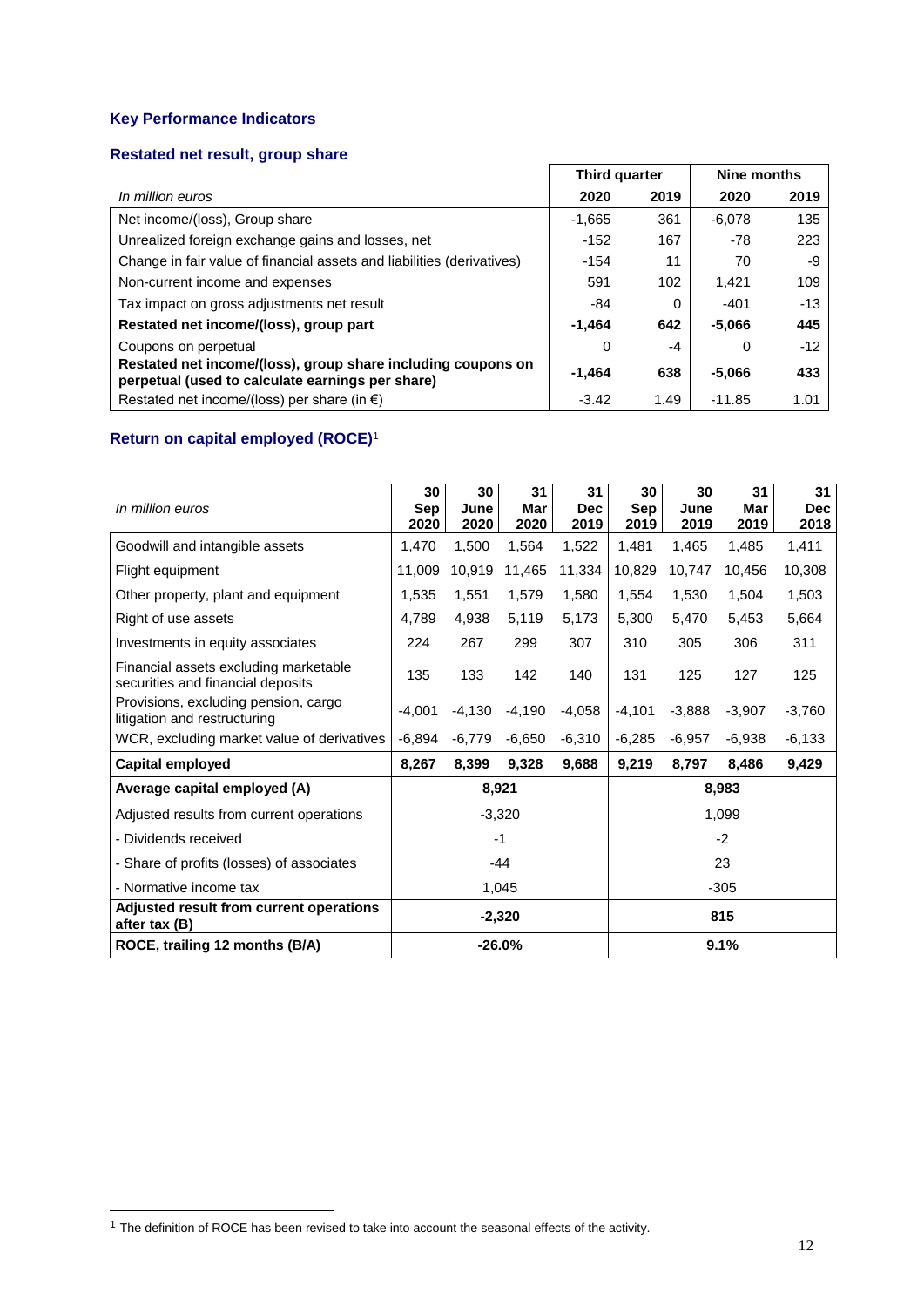## **Net debt**

|                                  | <b>Balance sheet at</b> |             |  |  |
|----------------------------------|-------------------------|-------------|--|--|
| €m                               | 30 Sep 2020             | 31 Dec 2019 |  |  |
| Financial debt                   | 12,768                  | 6,886       |  |  |
| Lease debt                       | 3,511                   | 4,029       |  |  |
| Currency hedge on financial debt | 9                       | 4           |  |  |
| Accrued interest                 | -108                    | $-62$       |  |  |
| Gross financial debt (A)         | 16,180                  | 10,857      |  |  |
| Cash and cash equivalents        | 5,917                   | 3,715       |  |  |
| Marketable securities            | 109                     | 111         |  |  |
| Cash securities                  | 309                     | 300         |  |  |
| Deposits (bonds)                 | 535                     | 585         |  |  |
| <b>Bank overdrafts</b>           | -1                      | -4          |  |  |
| <b>Others</b>                    | 3                       | 3           |  |  |
| Net cash (B)                     | 6,872                   | 4,710       |  |  |
| Net debt $(A) - (B)$             | 9,308                   | 6,147       |  |  |

# **Adjusted operating free cash flow**

|                                                                             | Third quarter |        | Nine months |          |  |
|-----------------------------------------------------------------------------|---------------|--------|-------------|----------|--|
| €m                                                                          | 2020          | 2019   | 2020        | 2019     |  |
| Net cash flow from operating activities, continued operations               | -609          | 792    | $-1.412$    | 3,075    |  |
| Investment in property, plant, equipment and intangible assets              | $-370$        | $-788$ | $-1.654$    | $-2,295$ |  |
| Proceeds on disposal of property, plant, equipment and intangible<br>assets | 9             | 8      | 181         | 84       |  |
| Operating free cash flow                                                    | $-970$        | 12     | $-2.885$    | 864      |  |
| Payments on lease debt                                                      | $-251$        | $-246$ | $-662$      | $-748$   |  |
| Adjusted operating free cash flow                                           | $-1.220$      | $-234$ | $-3,547$    | 116      |  |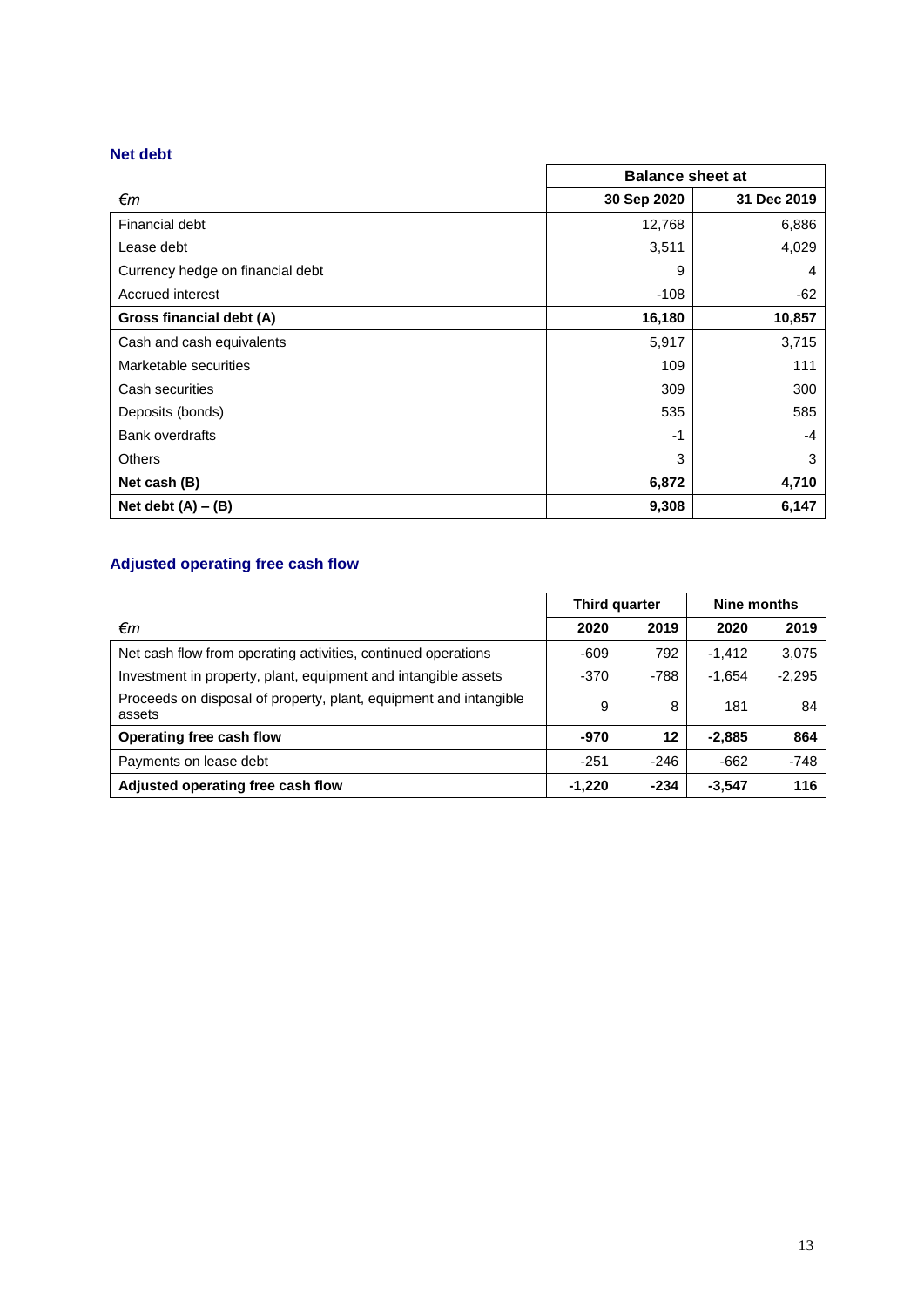# **Operating cash burn**

|                                                                      | Third quarter  |        | <b>Nine months</b> |               |  |
|----------------------------------------------------------------------|----------------|--------|--------------------|---------------|--|
|                                                                      | 2020           | 2019   | 2020               | 2019          |  |
| <b>EBITDA</b>                                                        | $-442$         | 1,653  | $-1,282$           | 3,263         |  |
| Provisions (CO2 and other)                                           | $\overline{7}$ | 14     | $-26$              | 8             |  |
| Correction of spare parts inventory                                  | 2              | $-2$   | $\overline{2}$     | 0             |  |
| Addition to pension provisions                                       | 78             | 68     | 232                | 201           |  |
| Reversal to pension provisions (cash-out)                            | $-47$          | -49    | $-142$             | $-145$        |  |
| Payment linked with shares                                           | $\Omega$       | 1      | $-2$               | 1             |  |
| Sales of tangible and intangible assets<br>(excluding aeronauticals) | $-1$           | 6      | 40                 | 48            |  |
| Income from operation activities - cash<br>impact                    | $-402$         | 1,690  | $-1,177$           | 3,376         |  |
| Restructuring costs                                                  | $-137$         | $-4$   | $-152$             | $-15$         |  |
| Other non-current income and expenses                                | 0              | 2      | -1                 | $\mathcal{P}$ |  |
| Cost of financial debt                                               | $-118$         | $-107$ | $-318$             | $-319$        |  |
| Financial income                                                     | 0              | 7      | $\mathfrak{p}$     | 21            |  |
|                                                                      | 29             | $-24$  | 28                 | -9            |  |
| Realized foreign exchanges gain/loss                                 |                |        |                    |               |  |
| Termination of trading hedges - cash                                 | $-177$         | 0      | $-499$             | $\Omega$      |  |
| Current income tax                                                   | 77             | -62    | 67                 | -64           |  |
| Other financial charges & expenses - cash                            |                | $-2$   | $-25$              | -6            |  |
| Other elements                                                       | -3             | $-2$   | $-2$               | 5             |  |
| <b>Financial capacity</b>                                            | $-732$         | 1,499  | $-2,078$           | 2.991         |  |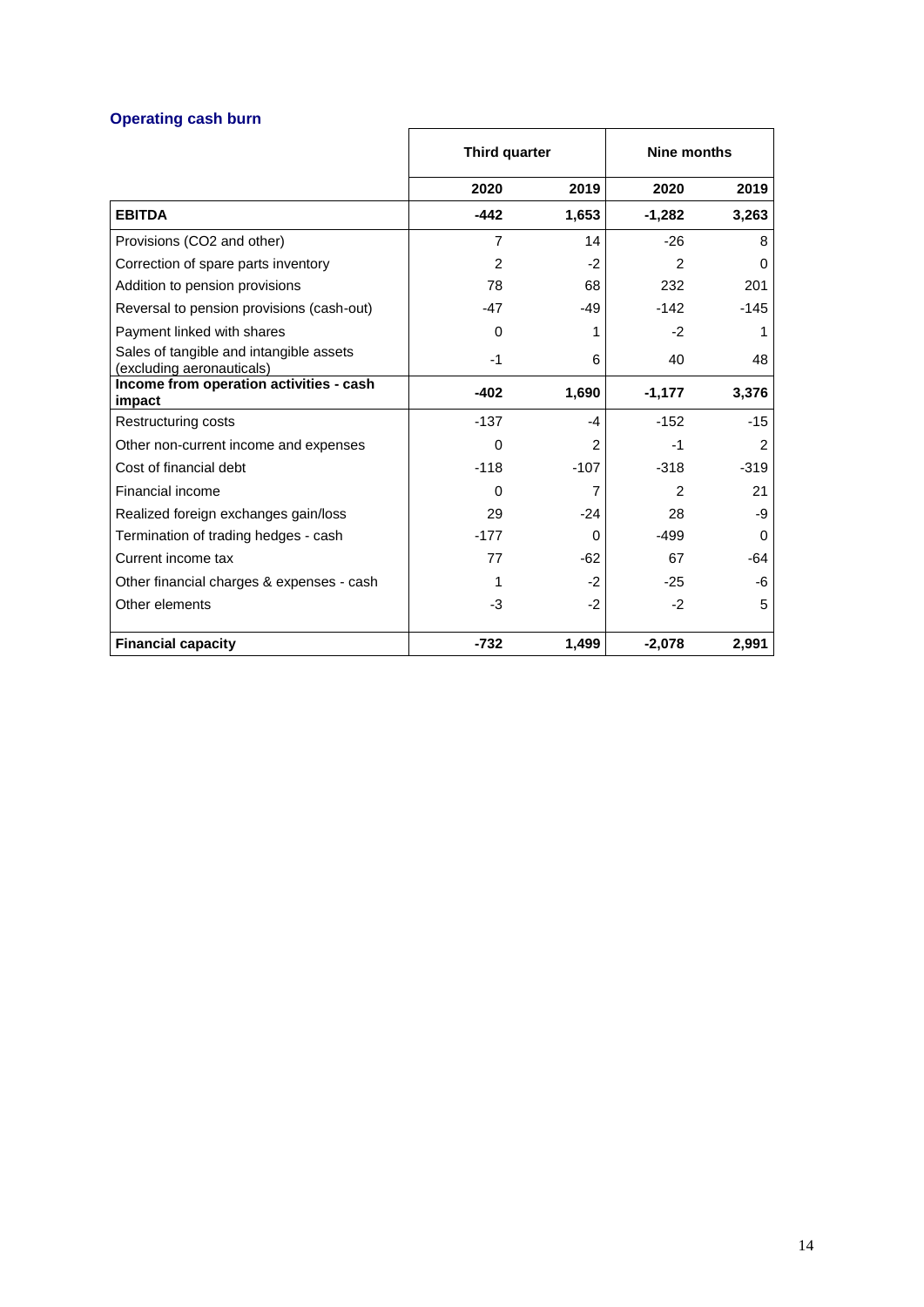#### **Unit cost: net cost per ASK**

|                                                                                      | Third quarter    |        | Nine months |          |
|--------------------------------------------------------------------------------------|------------------|--------|-------------|----------|
|                                                                                      | 2020             | 2019   | 2020        | 2019     |
| Revenues (in €m)                                                                     | 2,524            | 7.609  | 8.725       | 20,572   |
| Income/(loss) from current operations (in $\epsilon$ m) -/-                          | 1.046            | $-909$ | 3.414       | $-1,046$ |
| Total operating expense (in $\epsilon$ m)                                            | 3.570            | 6,700  | 12,139      | 19,526   |
| Passenger network business – other revenues (in $\epsilon$ m)                        | -64              | $-163$ | $-241$      | $-534$   |
| Cargo network business – other revenues (in $\epsilon$ m)                            | -84              | $-77$  | $-226$      | $-231$   |
| Third-party revenues in the maintenance business (in $\epsilon$ m)                   | $-247$<br>$-543$ |        |             |          |
| Transavia - other revenues (in $\epsilon$ m)                                         | 1                | 17     | $-13$       | 16       |
| Third-party revenues of other businesses (in $\epsilon$ m)                           | $-10$            | $-10$  | $-21$       | -26      |
| Net cost (in $\epsilon$ m)                                                           | 3,166            | 5,924  | 10,675      | 17,128   |
| Capacity produced, reported in ASK*                                                  | 38,109           | 90,317 | 114,446     | 251,110  |
| Net cost per ASK (in $\epsilon$ cents per ASK)                                       | 8.31             | 6.56   | 9.33        | 6.82     |
| Gross change                                                                         |                  | 26.7%  |             | 36.7%    |
| Currency effect on net costs (in $\epsilon$ m)                                       |                  | 60     |             | 19       |
| Change at constant currency                                                          | 25.4%            |        |             | 36.6%    |
| Capacity effect on net cost                                                          | $-3,393$         |        |             | $-9,345$ |
| Fuel price effect (in $\epsilon$ m)                                                  |                  | $-179$ |             | $-162$   |
| Net cost per ASK on a constant currency and fuel price basis<br>(in € cents per ASK) | 8.31             | 6.01   | 9.33        | 6.64     |
| Change at constant currency and fuel price basis                                     | $+38.2%$         |        |             | $+40.4%$ |

*\* The capacity produced by the transportation activities is combined by adding the capacity of the Passenger network (in ASK) to that of Transavia (in ASK).*

## **Group results Air France Group**

|                                                                             | Third quarter |          | Nine months |            |
|-----------------------------------------------------------------------------|---------------|----------|-------------|------------|
|                                                                             | 2020          | Change   | 2020        | Change     |
| Revenue (in $\epsilon$ m)                                                   | 1,492         | -67.5%   | 5,066       | $-59.6%$   |
| EBITDA (in $\epsilon$ m)                                                    | $-461$        | $-1,321$ | $-1,095$    | $-2,801$   |
| Operating result (en m $\epsilon$ )                                         | $-807$        | $-1,200$ | $-2.401$    | $-2,699$   |
| Operating margin (%)                                                        | $-54.1%$      | -62.6 pt | -47.4%      | $-49.8pt$  |
| Operating cash flow before WCR and restructuring cash out (in $\epsilon$ m) | $-608$        | $-1,421$ | $-1.519$    | $-3,129$   |
| Operating cash flow (before WCR and restructuring) margin                   | $-40.7%$      | -58.5 pt | $-30.0%$    | $-42.8$ pt |

| <b>KLM Group</b>                                                            |          | Third quarter | Nine months |            |  |
|-----------------------------------------------------------------------------|----------|---------------|-------------|------------|--|
|                                                                             | 2020     | Change        | 2020        | Change     |  |
| Revenue (in $\epsilon$ m)                                                   | 1.144    | -63.5%        | 3.984       | $-52.5%$   |  |
| EBITDA (in $\epsilon$ m)                                                    | 25       | $-763$        | $-176$      | $-1,713$   |  |
| Operating result (en m $\epsilon$ )                                         | $-234$   | $-745$        | $-1.002$    | $-1,736$   |  |
| Operating margin (%)                                                        | $-20.5%$ | $-36.8pt$     | $-25.2%$    | $-33.9$ pt |  |
| Operating cash flow before WCR and restructuring cash out (in $\epsilon$ m) | 13       | $-671$        | $-355$      | $-1,736$   |  |
| Operating cash flow (before WCR and restructuring) margin                   | 1.1%     | $-20.7$ pt    | $-8.9\%$    | $-25.4$ pt |  |

*NB: Sum of individual airline results does not add up to Air France-KLM total due to intercompany eliminations at Group level*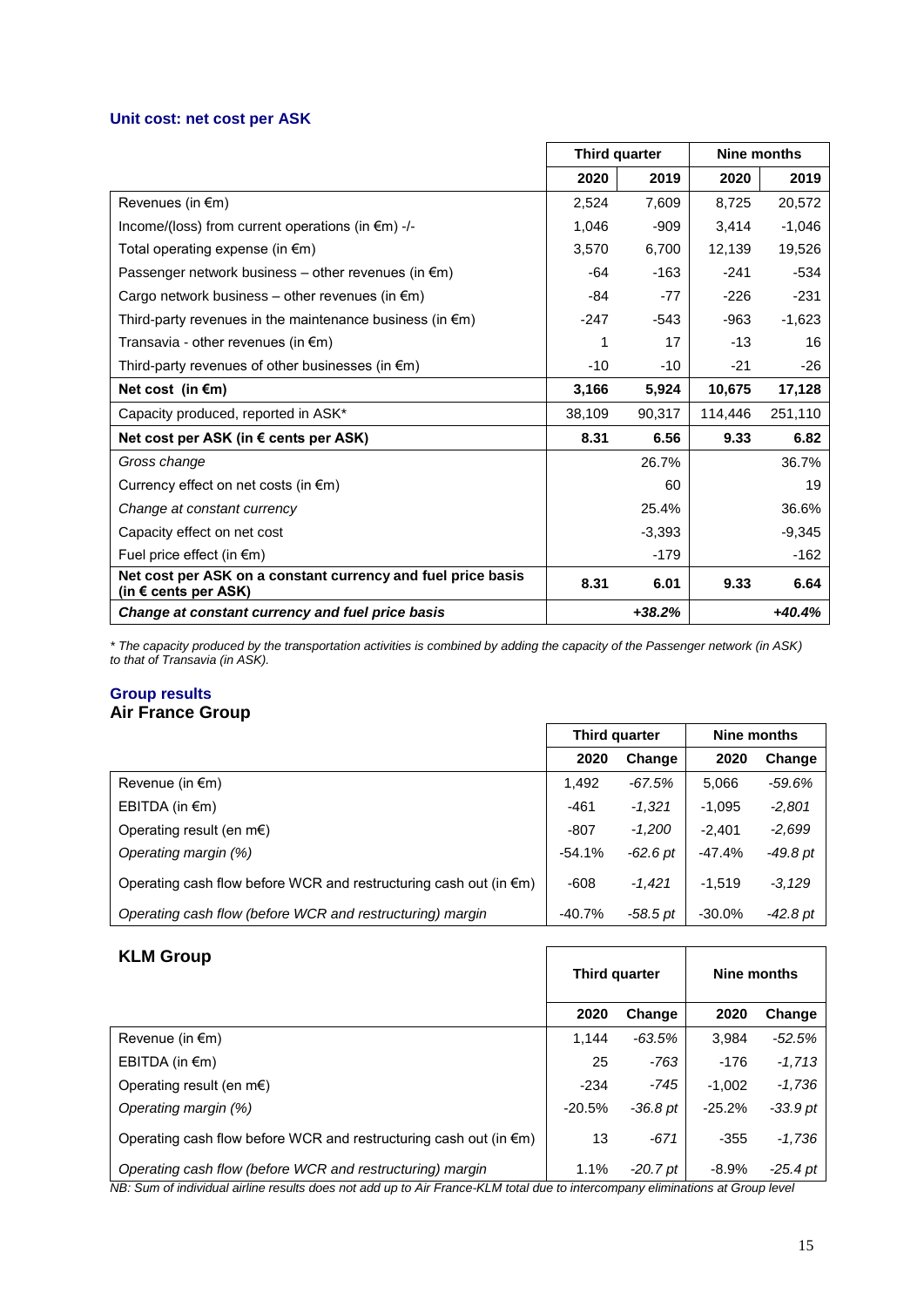# **Group fleet at 30 Sept 2020**

| <b>Aircraft type</b>         | AF<br>(incl.<br>HOP) | <b>KL</b><br>(incl.<br>KLC&<br>MP) | <b>Transavia</b> | Owned          | <b>Finance</b><br>lease | <b>Operating</b><br>lease | <b>Total</b>            | In<br>operation | Change /<br>31/12/19 |
|------------------------------|----------------------|------------------------------------|------------------|----------------|-------------------------|---------------------------|-------------------------|-----------------|----------------------|
| B747-400                     |                      | $\overline{4}$                     |                  | $\overline{4}$ |                         |                           | $\overline{\mathbf{4}}$ | 3               | -5                   |
| B777-300                     | 43                   | 14                                 |                  | 18             | 17                      | 22                        | 57                      | 57              |                      |
| B777-200                     | 25                   | 15                                 |                  | 26             |                         | 14                        | 40                      | 40              |                      |
| B787-9                       | 10                   | 13                                 |                  | $\overline{7}$ | 4                       | 12                        | 23                      | 23              | $\mathcal I$         |
| B787-10                      |                      | 5                                  |                  | 3              | $\overline{c}$          |                           | 5                       | 5               | $\mathcal I$         |
| A380-800                     | 9                    |                                    |                  | $\overline{c}$ | 3                       | 4                         | $\boldsymbol{9}$        |                 | -10                  |
| A350-900                     | $\,6\,$              |                                    |                  | $\mathbf{1}$   | 5                       |                           | $6\phantom{1}$          | 6               | 3                    |
| A340-300                     | $\mathfrak{S}$       |                                    |                  | 3              |                         |                           | 3                       |                 | $-4$                 |
| A330-300                     |                      | 5                                  |                  |                |                         | 5                         | 5                       | 5               |                      |
| A330-200                     | 15                   | 8                                  |                  | 11             |                         | 12                        | 23                      | 22              | $-1$                 |
| <b>Total Long-Haul</b>       | 111                  | 64                                 | $\mathbf 0$      | 75             | 31                      | 69                        | 175                     | 161             | $-15$                |
| B737-900                     |                      | 5                                  |                  | 3              |                         | $\overline{2}$            | $5\phantom{.0}$         | $\sqrt{5}$      |                      |
| B737-800                     |                      | 31                                 | 75               | 29             | 10                      | 67                        | 106                     | 106             | $\overline{c}$       |
| B737-700                     |                      | 16                                 | $\overline{7}$   | 3              | 5                       | 15                        | 23                      | 23              |                      |
| A321                         | 20                   |                                    |                  | 11             |                         | $\boldsymbol{9}$          | 20                      | 20              |                      |
| A320                         | 44                   |                                    |                  | 3              | 5                       | 36                        | 44                      | 43              |                      |
| A319                         | 33                   |                                    |                  | 14             |                         | 19                        | 33                      | 33              |                      |
| A318                         | 18                   |                                    |                  | 8              |                         | 10                        | 18                      | 18              |                      |
| <b>Total Medium-</b><br>Haul | 115                  | 52                                 | 82               | 71             | 20                      | 158                       | 249                     | 248             | $\overline{2}$       |
| ATR72-600                    |                      |                                    |                  |                |                         |                           |                         |                 | $-2$                 |
| ATR72-500                    |                      |                                    |                  |                |                         |                           |                         |                 |                      |
| ATR42-500                    |                      |                                    |                  |                |                         |                           |                         |                 |                      |
| Canadair Jet 1000            | 14                   |                                    |                  | 14             |                         |                           | 14                      | 14              |                      |
| Canadair Jet 700             | 11                   |                                    |                  | 11             |                         |                           | 11                      | 10              |                      |
| Embraer 190                  | 17                   | 32                                 |                  | 11             | 10                      | 28                        | 49                      | 48              | 1                    |
| Embraer 175                  |                      | 17                                 |                  | 3              | 14                      |                           | 17                      | 17              |                      |
| Embraer 170                  | 15                   |                                    |                  | 10             |                         | 5                         | 15                      | 15              |                      |
| Embraer 145                  | 15                   |                                    |                  | 15             |                         |                           | 15                      |                 | $-13$                |
| <b>Total Regional</b>        | 72                   | 49                                 | $\mathbf 0$      | 64             | 24                      | 33                        | 121                     | 104             | $-14$                |
| B747-400ERF                  |                      | $\mathbf{3}$                       |                  | 3              |                         |                           | $\mathbf{3}$            | 3               |                      |
| B747-400BCF                  |                      | 1                                  |                  | $\mathbf{1}$   |                         |                           | 1                       | 1               |                      |
| <b>B777-F</b>                | $\overline{c}$       |                                    |                  | $\overline{c}$ |                         |                           | $\mathbf{2}$            | $\overline{c}$  |                      |
| <b>Total Cargo</b>           | $\mathbf 2$          | 4                                  | $\mathbf 0$      | 6              | $\pmb{0}$               | $\pmb{0}$                 | $\bf 6$                 | 6               | 0                    |
|                              |                      |                                    |                  |                |                         |                           |                         |                 |                      |
| <b>Total</b>                 | 300                  | 169                                | 82               | 216            | 75                      | 260                       | 551                     | 519             | $-27$                |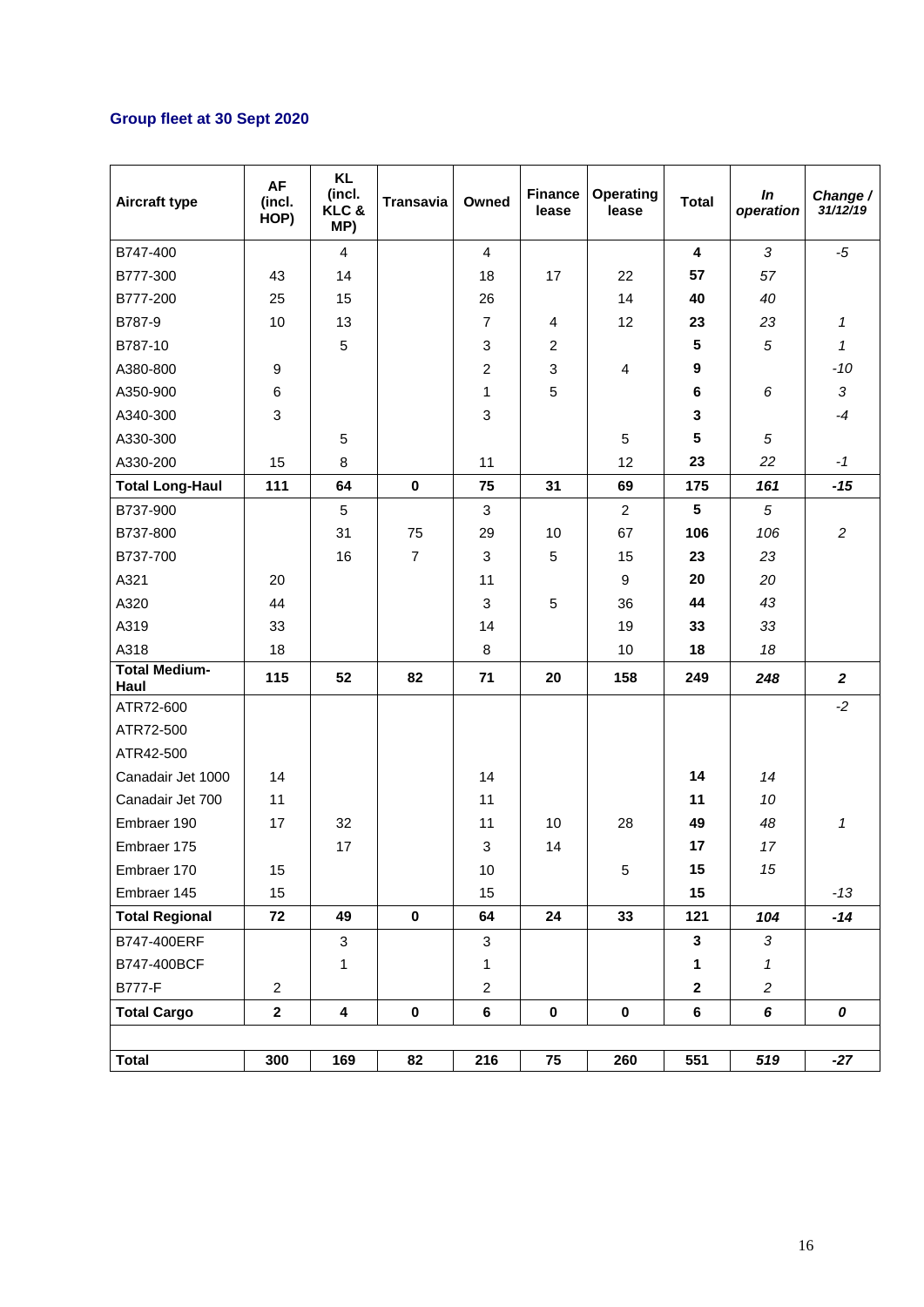# **THIRD QUARTER 2020 TRAFFIC**

#### **Passenger network activity\***

|                                   | Q <sub>3</sub> |        |            | Year to date |         |            |  |
|-----------------------------------|----------------|--------|------------|--------------|---------|------------|--|
| Total Passenger network*          | 2020           | 2019   | Variation  | 2020         | 2019    | Variation  |  |
| Passengers carried ('000s)        | 6.782          | 23,631 | (71.3%)    | 23.671       | 66.286  | (64.3%)    |  |
| Revenue pax-kilometers (m RPK)    | 13,752         | 71,323 | (80.7%)    | 66,861       | 198,566 | (66.3%)    |  |
| Available seat-kilometers (m ASK) | 32,100         | 79,457 | $(59.6\%)$ | 103,267      | 224,902 | $(54.1\%)$ |  |
| Load factor (%)                   | 42.8%          | 89.8%  | (46.9)     | 64.7%        | 88.3%   | (23.5)     |  |
| Long-haul                         |                |        |            |              |         |            |  |
| Passengers carried ('000s)        | 1,219          | 7.660  | $(84.1\%)$ | 7,072        | 21,288  | $(66.8\%)$ |  |
| Revenue pax-kilometers (m RPK)    | 8,705          | 57,382 | $(84.8\%)$ | 52,783       | 160,536 | $(67.1\%)$ |  |
| Available seat-kilometers (m ASK) | 23,987         | 63,392 | $(62.2\%)$ | 82,837       | 180,125 | $(54.0\%)$ |  |
| Load factor (%)                   | 36.3%          | 90.5%  | (54.2)     | 63.7%        | 89.1%   | (25.4)     |  |
| <b>North America</b>              |                |        |            |              |         |            |  |
| Passengers carried ('000s)        | 284            | 2,630  | $(89.2\%)$ | 1,870        | 6,686   | $(72.0\%)$ |  |
| Revenue pax-kilometers (m RPK)    | 2,063          | 18,608 | $(88.9\%)$ | 13,397       | 47,494  | (71.8%)    |  |
| Available seat-kilometers (m ASK) | 7,597          | 20,456 | $(62.9\%)$ | 23,409       | 53,116  | $(55.9\%)$ |  |
| Load factor (%)                   | 27.2%          | 91.0%  | (63.8)     | 57.2%        | 89.4%   | (32.2)     |  |
| <b>Latin America</b>              |                |        |            |              |         |            |  |
| Passengers carried ('000s)        | 96             | 934    | (89.7%)    | 969          | 2,729   | (64.5%)    |  |
| Revenue pax-kilometers (m RPK)    | 942            | 8,900  | $(89.4\%)$ | 9,177        | 25,973  | (64.7%)    |  |
| Available seat-kilometers (m ASK) | 3,177          | 9.800  | (67.6%)    | 13,524       | 28,975  | $(53.3\%)$ |  |
| Load factor (%)                   | 29.6%          | 90.8%  | (61.2)     | 67.9%        | 89.6%   | (21.8)     |  |
| Asia / Pacific                    |                |        |            |              |         |            |  |
| Passengers carried ('000s)        | 173            | 1,723  | $(90.0\%)$ | 1,361        | 4,969   | (72.6%)    |  |
| Revenue pax-kilometers (m RPK)    | 1,526          | 15,066 | $(89.9\%)$ | 11,803       | 43,399  | (72.8%)    |  |
| Available seat-kilometers (m ASK) | 6,037          | 16,453 | (63.3%)    | 20,702       | 47,734  | $(56.6\%)$ |  |
| Load factor (%)                   | 25.3%          | 91.6%  | (66.3)     | 57.0%        | 90.9%   | (33.9)     |  |
| Africa / Middle East              |                |        |            |              |         |            |  |
| Passengers carried ('000s)        | 328            | 1,453  | (77.4%)    | 1,563        | 4,089   | $(61.8\%)$ |  |
| Revenue pax-kilometers (m RPK)    | 1,674          | 8,164  | (79.5%)    | 8,825        | 23,117  | (61.8%)    |  |
| Available seat-kilometers (m ASK) | 3,188          | 9,284  | (65.7%)    | 12,337       | 27,360  | $(54.9\%)$ |  |
| Load factor (%)                   | 52.5%          | 87.9%  | (35.4)     | 71.5%        | 84.5%   | (13.0)     |  |
| Caribbean / Indian Ocean          |                |        |            |              |         |            |  |
| Passengers carried ('000s)        | 337            | 919    | $(63.3\%)$ | 1,309        | 2,815   | $(53.5\%)$ |  |
| Revenue pax-kilometers (m RPK)    | 2,500          | 6,645  | $(62.4\%)$ | 9,580        | 20,553  | $(53.4\%)$ |  |
| Available seat-kilometers (m ASK) | 3,988          | 7,398  | $(46.1\%)$ | 12,864       | 22,941  | $(43.9\%)$ |  |
| Load factor (%)                   | 62.7%          | 89.8%  | (27.1)     | 74.5%        | 89.6%   | (15.1)     |  |
| <b>Short and Medium-haul</b>      |                |        |            |              |         |            |  |
| Passengers carried ('000s)        | 5,563          | 15,972 | (65.2%)    | 16,600       | 44,998  | $(63.1\%)$ |  |
| Revenue pax-kilometers (m RPK)    | 5.047          | 13,941 | $(63.8\%)$ | 14,079       | 38,030  | $(63.0\%)$ |  |
| Available seat-kilometers (m ASK) | 8,113          | 16,066 | $(49.5\%)$ | 20,430       | 44,776  | $(54.4\%)$ |  |
| Load factor (%)                   | 62.2%          | 86.8%  | (24.6)     | 68.9%        | 84.9%   | (16.0)     |  |

\* Air France and KLM

## **Transavia activity**

|                                   | Q3    |        |            | Year to date |        |            |  |
|-----------------------------------|-------|--------|------------|--------------|--------|------------|--|
| Transavia                         | 2020  | 2019   | Variation  | 2020         | 2019   | Variation  |  |
| Passengers carried ('000s)        | 2.014 | 5.492  | $(63.3\%)$ | 4.453        | 13.315 | (66.6%)    |  |
| Revenue pax-kilometers (m RPK)    | 3.869 | 10.117 | $(61.8\%)$ | 8.505        | 24.239 | (64.9%)    |  |
| Available seat-kilometers (m ASK) | 6.009 | 10.874 | (44.7%)    | 11.178       | 26.227 | $(57.4\%)$ |  |
| Load factor (%)                   | 64.4% | 93.0%  | (28.7)     | 76.1%        | 92.4%  | (16.3)     |  |

#### **Total group passenger activity\*\***

|                                   | Q3     |        |            | Year to date |         |                  |  |
|-----------------------------------|--------|--------|------------|--------------|---------|------------------|--|
| Total group**                     | 2020   | 2019   | Variation  | 2020         | 2019    | <b>Variation</b> |  |
| Passengers carried ('000s)        | 8.796  | 29.123 | $(69.8\%)$ | 28.124       | 79.601  | $(64.7\%)$       |  |
| Revenue pax-kilometers (m RPK)    | 17.621 | 81.440 | $(78.4\%)$ | 75.367       | 222.805 | $(66.2\%)$       |  |
| Available seat-kilometers (m ASK) | 38.109 | 90.331 | (57.8%)    | 114,446      | 251.129 | $(54.4\%)$       |  |
| Load factor (%)                   | 46.2%  | 90.2%  | (43.9)     | 65.9%        | 88.7%   | (22.9)           |  |

\*\* Air France, KLM and Transavia

## **Cargo activity**

|                            |       | Q3    |                  | Year to date |        |            |  |
|----------------------------|-------|-------|------------------|--------------|--------|------------|--|
| <b>Total Group</b>         | 2020  | 2019  | <b>Variation</b> | 2020         | 2019   | Variation  |  |
| Revenue tonne-km (m RTK)   | .735  | 2.091 | $(17.0\%)$       | 4.747        | 6.260  | $(24.2\%)$ |  |
| Available tonne-km (m ATK) | 2.537 | 3.804 | (33.3%)          | 7.309        | 10.896 | $(32.9\%)$ |  |
| Load factor (%)            | 68.4% | 55.0% | 13.4             | 64.9%        | 57.4%  | 7.5        |  |